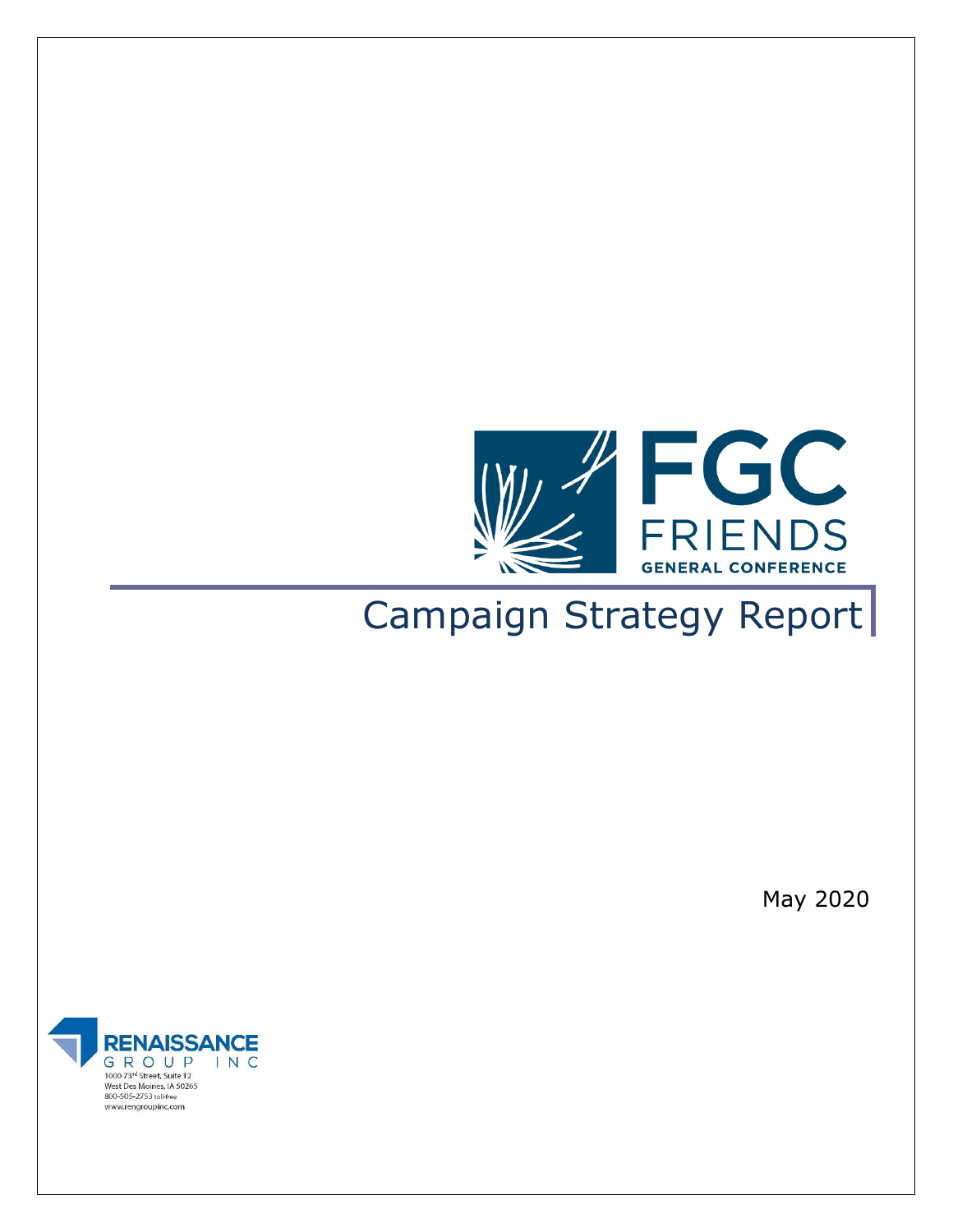

May 16, 2020

Executive Committee Friends General Conference 1216 Arch Street, 2B Philadelphia, PA 19107

Dear members of the Executive Committee,

It is our pleasure to submit the following Campaign Strategy Report for your consideration in proceeding with your proposed major fundraising campaign providing funding in support of the vision to endow and enhance a series of programs and ministries as outlined in the casebook and presented in the recent series of informational presentations. This report is based on input received from the initial Advisory Group, in the small group informational presentations and a series of confidential interviews conducted with individuals who attended a small group meeting or one-on-one presentation.

Our findings indicate extreme goodwill toward Friends General Conference (FGC) and very positive interest in the vision articulated in the Gathering Together casebook. However, two factors arose during the feasibility study that will impact FGC's ability to conduct a successful campaign at this time:

- 1) The current COVID-19 Pandemic restrictions;
- 2) The current volatility of the financial markets;

This completely unforeseen environment unfortunately leads us to recommend that FGC not begin a traditional campaign at this time. While there was initial support indicated for the campaign in the interviews conducted before the pandemic was announced in early March, subsequent interviews clearly leaned to a 'wait and see' philosophy.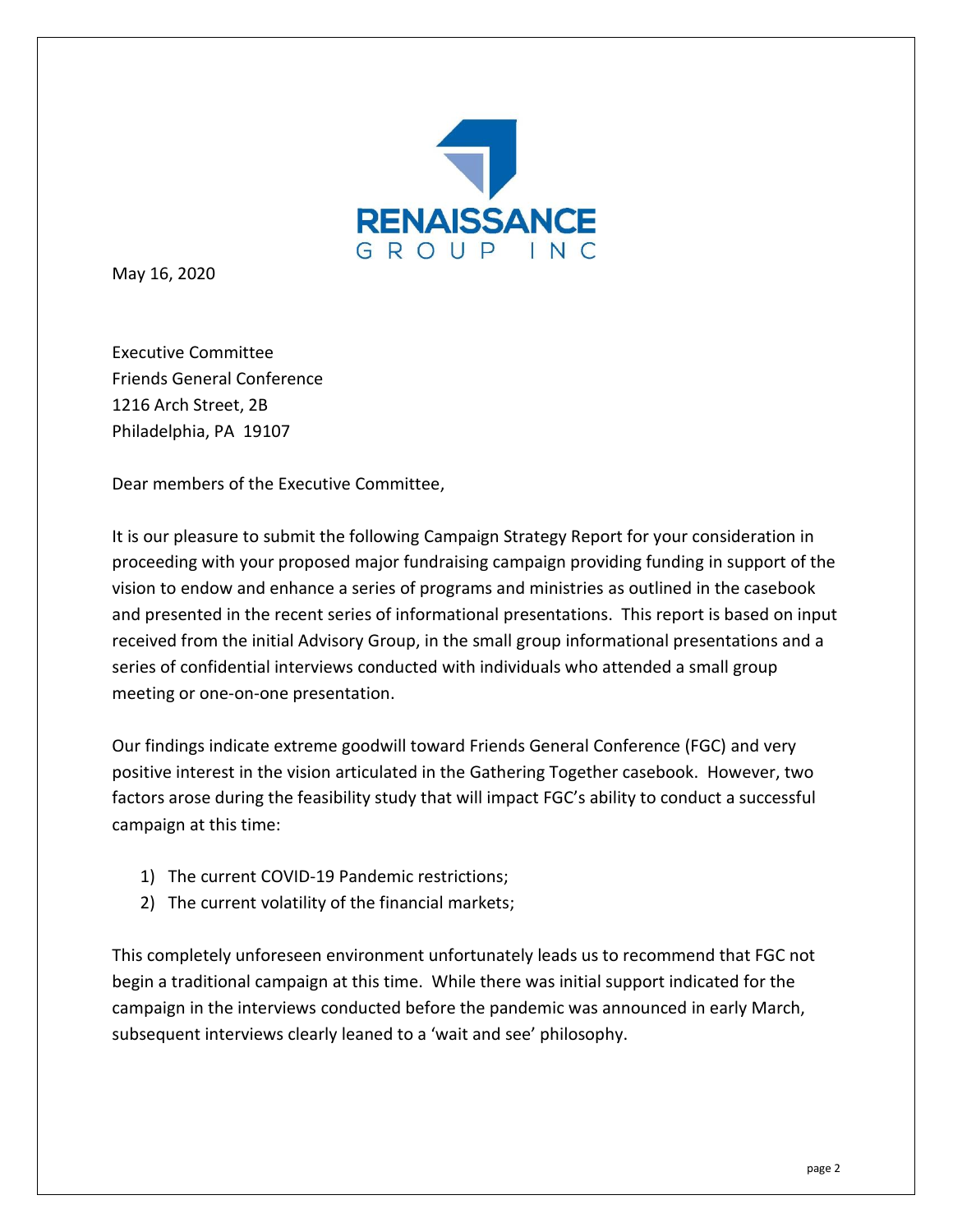However, I do believe that there is important development work that can and should move forward immediately. We would recommend a two pronged development focus for 2020 that includes 1) a mini-campaign for gifts (over and above typical annual fund support) to assist with bridging the gap in FGC's budget as a result of cancelling The Gathering and a decrease in contributions due to COVID-19, and 2) a twelve month campaign focused on confirming existing planned gifts and promoting and soliciting new planned gifts.

Based strictly upon the results of the Pre-campaign process, we believe FGC has the capacity to raise \$1.5 - 2 million in cash and pledges (not including planned and deferred commitments) payable over a 3-5 year period in a traditional campaign. This would compare to the last campaign that began in 2007 that raised approximately \$3.9 million over and above the typical annual fund giving.

Three issues will be priorities for conducting a successful major campaign:

- 1) Enlisting additional development staff to support volunteer campaign leadership;
- 2) Successfully soliciting 3 5 lead gifts;
- 3) Dramatically broadening the number of donors supporting the campaign; and

If strong, visible and active volunteer leaders can be enlisted to support staff in implementing the campaign, we believe there is sufficient good will and financial potential support within the Religious Society of Friends to achieve a \$1.5 - 2 million goal (cash & multi-year pledges) while at the same time sustaining the strong annual fund. Pursuing such a goal will require the commitment of time and resources to support at minimum a 15-18 month campaign.

If the current COVID-19 situation is resolved and the stock market finds some stability, this campaign could conceivably kick-off at the beginning of 2021. We have enjoyed working with you on this feasibility study and look forward to continuing involvement in the months to come in the implementation of these recommendations.

Sincerely,

David F. Hoeksema President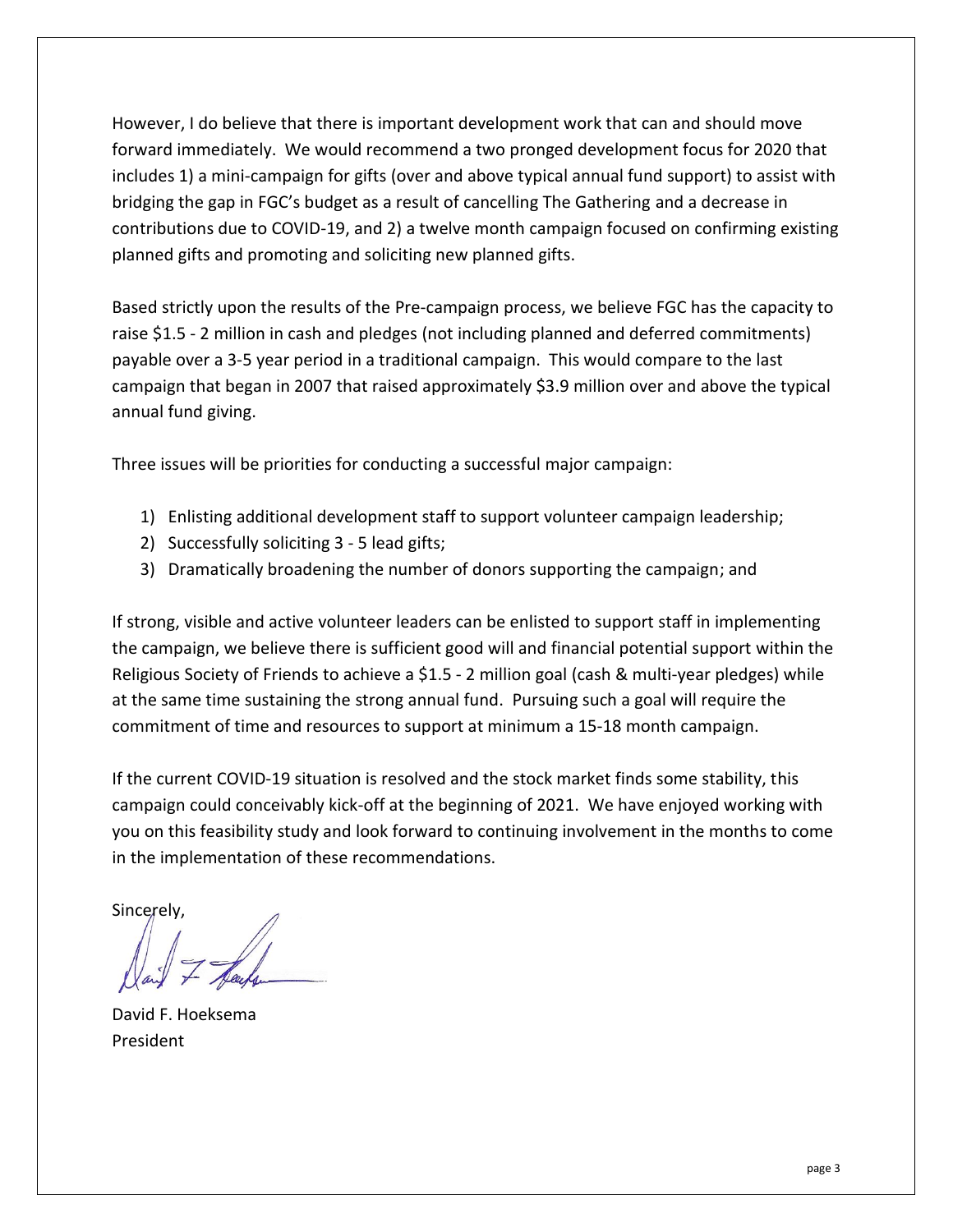## Pre-Campaign Process Overview

Renaissance Group, Inc. was retained in July 2019 to assist in determining the potential for a \$5.7 million campaign (3-5 year pledges including planned and deferred commitments) to assist in funding a combination of five program & ministry elements. In keeping with these objectives, RGI outlined a process to provide a comprehensive education to FGC constituents across the country.

The education process included rationale for the proposed campaign components as well as the need for a corresponding fundraising campaign. The overall goal of the Pre-Campaign Process was to determine the potential level of financial support for the proposed fundraising campaign from within the constituency.

Many people have contributed to the success of this Pre-Campaign Process including members of the initial Advisory Group, the friends and committee members who hosted the small group informational meetings and those who consented to be part of the interviews for this study. Special recognition should be given to Barry Crossno, Faith Josephs, and Holly Baldwin for their respective roles in keeping the process moving these past few months in addition to their other responsibilities.



### *REVIEW OF THE INFORMATIONAL MEETING PROCESS*

We began the Pre-Campaign Process in June by finalizing the scope of project and the campaign components to be tested in the case booklet. A Pre-campaign Advisory Group was enlisted and met late September to assist in finalizing the case statement and in organizing a series of small group meetings designed to inform the targeted constituency about the proposed campaign. A list of the Advisory Group members can be found in *Attachment A – page 20*.

A series of 12 informational meetings, zoom meetings and one-on-one visits were organized mid-December through mid-April to communicate the needs and plans for FGC's proposed campaign. These meetings were conducted for current and past donors and potential campaign supporters. In addition, Barry & Faith had one-on-one conversations with 12 others. A list of hosts and meetings can be found in *Attachment B – page 21*.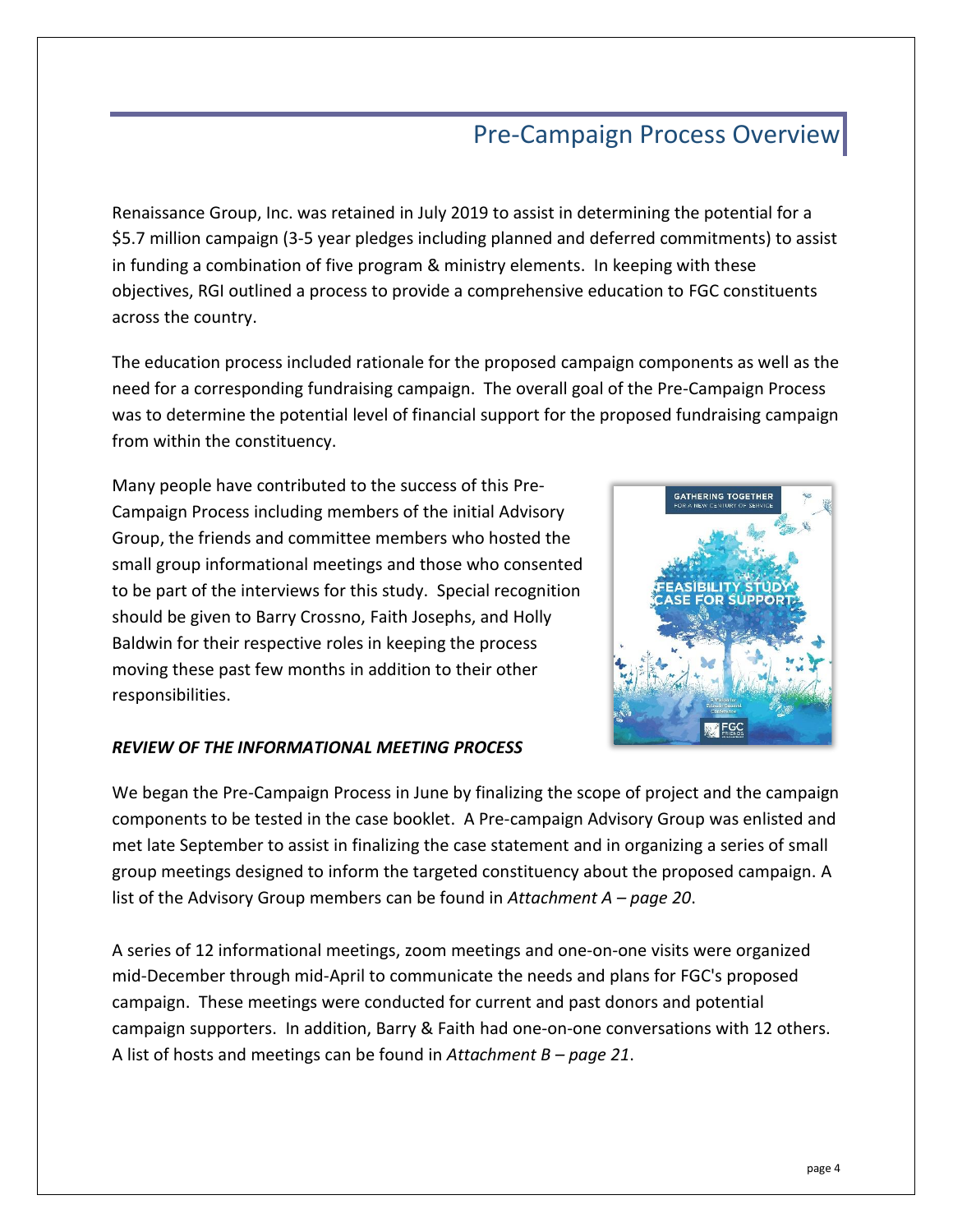Barry and Faith facilitated the small group presentations. Their task was to present the casebook in a consistent and compelling way to friends and potential supporters of the proposed Gathering Together campaign. Over 200 individuals attended one of the small group informational meetings, participated in a one-on-one presentation, or attended one of the online zoom forums.

The results of the informational meeting process were positive. FGC was able to connect with an impressive cadre of Friends across the country. However, many more individuals need to hear the story as many did not attend or participate in any of the informational meeting offerings.

Following the awareness meetings, RGI conducted confidential interviews with 41 individuals or couples who attended a meeting or met privately with Barry or Faith and were identified as key Monthly or Yearly Meeting leaders and potential major gift prospects. In addition, electronic surveys were completed by 33 others who heard the case presentation. These confidential interviews provided greater insight into individuals' willingness to support the proposed campaign.

The 41 personal interviews included a broad demographic mix of age, marital status, and geographical distribution (see *Attachment C – page 22)*. However, the feasibility study process is largely focused on input from longtime FGC donors and those with perceived major gift capacity. Typically, major gifts (and in most campaigns the Top 25) will 'make or break' the success of any campaign. Hence the need to concentrate largely on major gift potential in a feasibility study.

Once a campaign is approved and initiated, then the focus becomes much broader since the success of the campaign and FGC's ministries is only possible with the commitment and ownership of volunteers and donors of all giving capacities.

Many of the interviewees affirmed the value of the informational meetings. They appreciated the opportunity to be informed through the presentations and the opportunity to share their thoughts candidly in the subsequent interviews.

### *ANALYSIS OF THE CONFIDENTIAL INTERVIEWS*

A series of eight basic questions were used in conducting the confidential interviews. These questions included the following:

1) Did you come away from the presentation convinced there is a compelling need for FGC and what is being proposed in the Gathering Together campaign?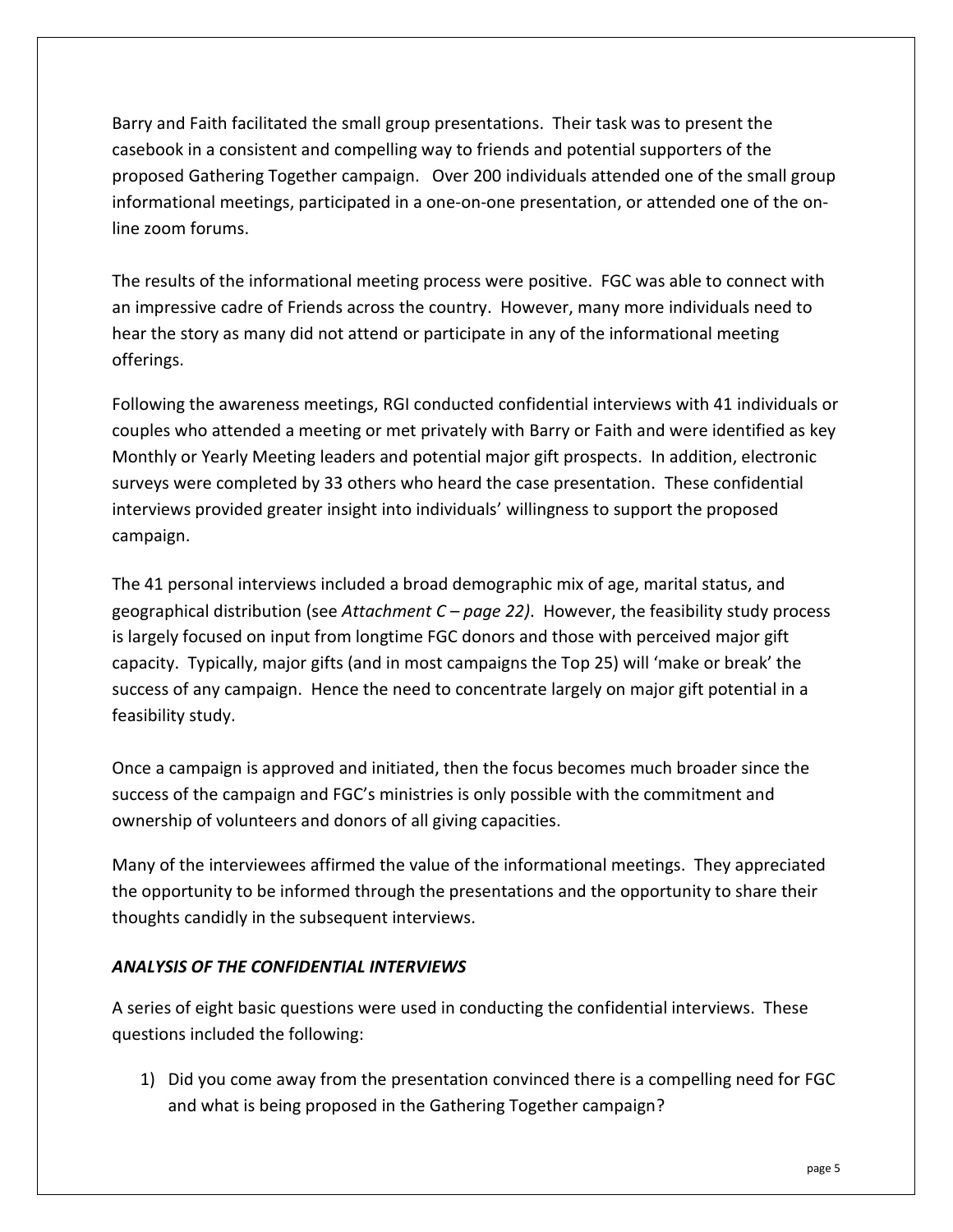- 2) Do you believe the plans for the project make sense after hearing the presentation in the small group or one-on-one meeting?
- 3) Do you believe the needs warrant approaching Friends across the country for a campaign at this time? What concerns, if any do you have about an FGC campaign?
- 4) What is your reaction to the draft \$5.7 million goal for the fundraising campaign? Do you believe this is a realistic and attainable goal for FGC?
- 5) Would you be willing to work as a volunteer to help implement a campaign?
- 6) Would you give to a campaign, over and above any current annual support, and what level would you consider over the next 3-5 years?
- 7) Have you in the past or would you ever in the future consider a planned or estate gift for FGC?
- 8) Are there any concerns you are aware of that would hamper FGC's ability to successfully conduct a major capital campaign?

These questions were designed to help determine FGC's ability to move forward with a major campaign and to determine the prospect's willingness to financially support the campaign goals as outlined in the case statement. A statistical analysis of these interviews can be found in *Attachment D - page 23* of this report.



### *ATTITUDE TOWARD THE INFORMATIONAL MEETING PROCESS*

FGC reached out to over 200 potential supporters (individuals and foundations) through the series of hosted small group and one-on-one informational meetings. In the middle of the education process, COVID–19 restrictions made it impossible to gather in groups and FGC utilized a combination of Zoom and phone presentations. As a whole, attendees affirmed the value of visiting in the informational meetings and learning first-hand the proposed plans for an FGC campaign.

Comments included:

*"The presentation was very helpful."*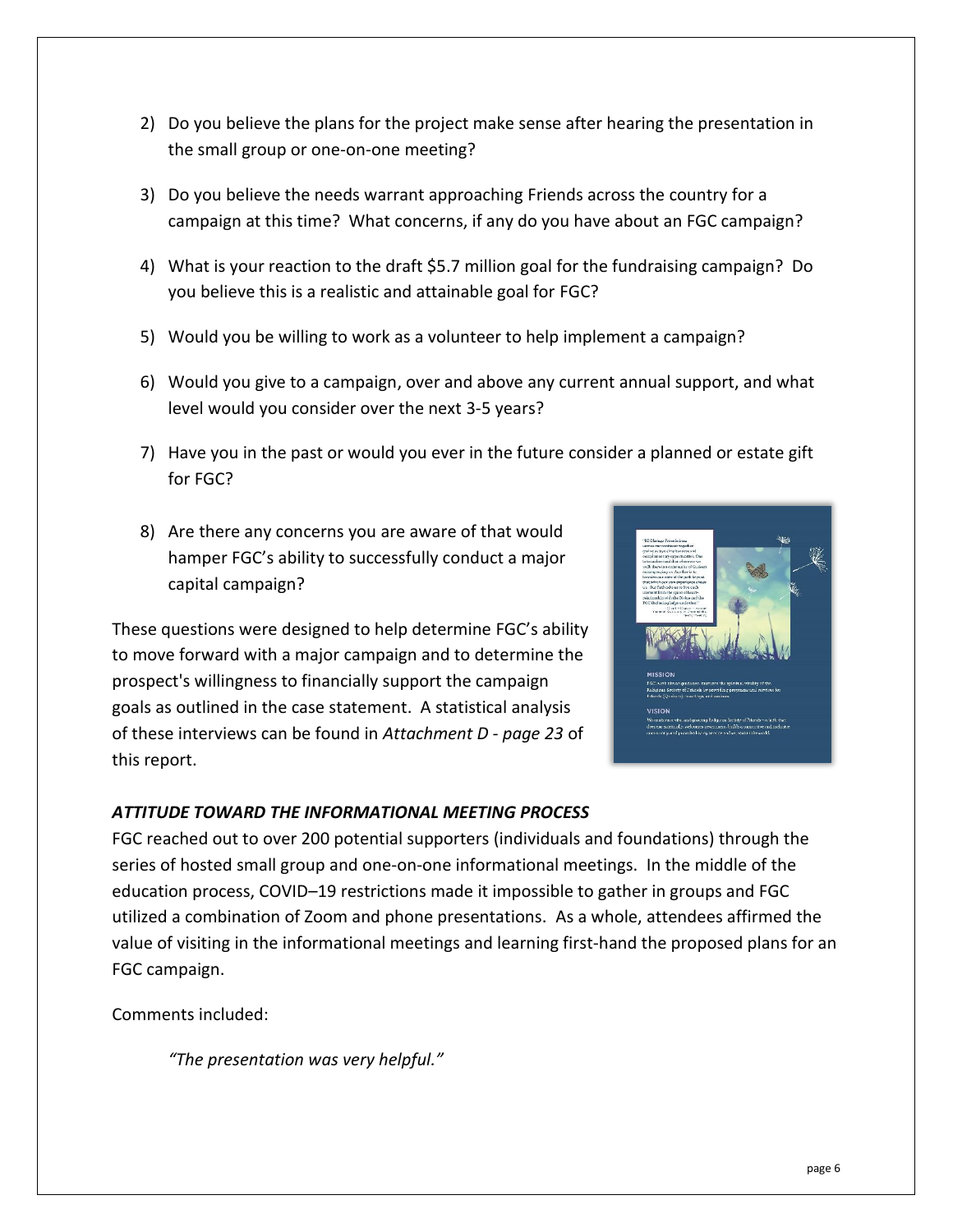*"I had heard they were considering a campaign but didn't know any of the specifics until the meeting."*

*"Barry does a good job telling the story."*

*"Really liked Barry's opening remarks about being led by God…because God is not mentioned even once in the booklet."*

*"Not sure they are talking to the right people. We're all old and dying. That should be talking to the younger generation to see what they want and what they think FGC should be focusing on."*

*"How do they reach a broader audience? There weren't that many at our meeting."*

The small group presentations proved to be helpful for the Pre-Campaign education dissemination. It is a model that can be expanded upon in the implementation of a campaign in the future. It is important to note, many potential donors have not yet visited with staff or volunteers about the program needs and the potential for a campaign.

### *ATTITUDE TOWARD FRIENDS GENERAL CONFERENCE*

FGC is highly respected for the impact they provide in connecting Quakers across the country. Barry is well respected and seen as a strong and capable leader.

After having been introduced to the case, an overwhelming majority of those interviewed shared positive feelings regarding their overall attitude toward FGC and the role it is currently fulfilling within the Monthly and Yearly Meetings. This is an extremely good response and is a tribute to the dedicated service to the Friends community for over 100 years. Comments included:

*"Well run organization. Believe the cutbacks from recent years was the right thing to do."*

*"Critical to connecting Quakers. They provide a very valuable role to us."*

*"Without a doubt what they do and provide is extremely worthy."*

*"I feel like FGC has great product but lots of Meetings don't utilize them."*

*"If they weren't facilitating the connections and support with and through the Monthly and Yearly Meetings, who would do it?"*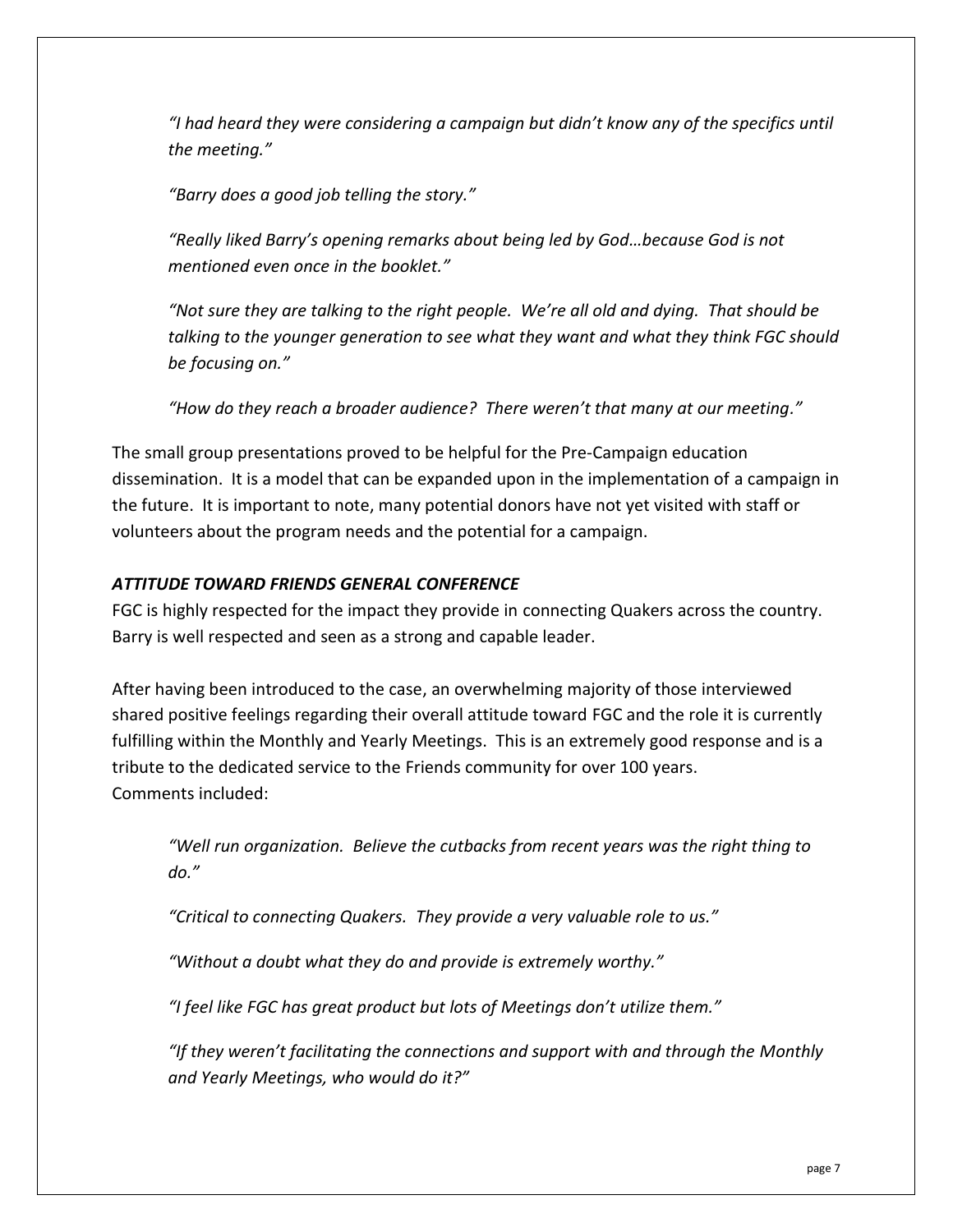*"Probably more vital to smaller Yearly Meetings than the larger ones."*

*"I think FGC should be doing a lot more on-line teaching, outreach, etc. That is the wave of the future."*

*"FGC is the modern form of Traveling Ministry of old."*

*"FGC is in an unusual spot. Their clients are also their competitors. Even worse, it's their owners who are their competitors. Yearly Meetings are doing their own versions of The Gathering and many (Friends) won't/can't afford to attend both."*

*"Why is FGC, and Friends today, afraid to use the word 'God'? Seems like we are becoming the Atheist Society of Friends."*

*"Friends meetings have lost their focus on worship to become social action clubs. I would encourage FGC not to follow suit but stay focused on Spiritual Deepening."*

*"I want to see them function as a conduit between Friends and Yearly Meetings but not as a filter."*

*"For some, FGC's reputation is invisible…for others it is The Gathering."*

*"They are a wonderful organization."*

*"Was pleased to see that Pacific Yearly Meeting has now affiliated with FGC."*

*"FGC is the vital piece of glue that holds us (Quakers) all together."*

*"People are increasingly hungry for spiritual focus. If that isn't what FGC does, then why bother?"*

*"I wouldn't be a Quaker if it wasn't for FGC."*

*"They are who we turn to for support at multiple levels."*

Our Impact

*"Very impressed with Barry. My fear is we may lose him in the campaign."*

*"I think Pacific Yearly Meeting joining the affiliation is historic and speaks loudly as a vote of confidence in the continuing value of FGC."*

**GC 2019 SNAPSHO**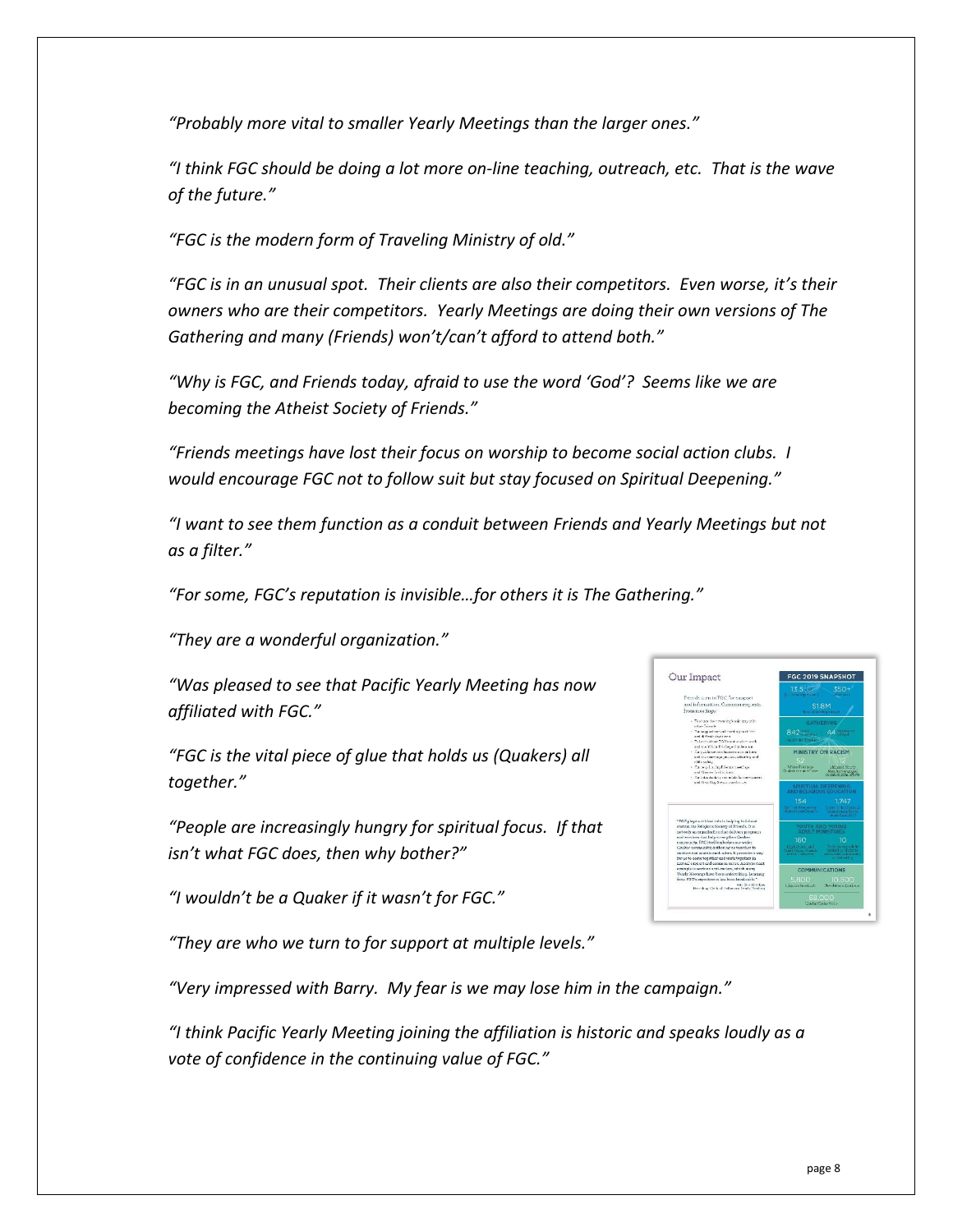Overall, FGC and the quality of their staff and programs, are highly regarded in the broader Society of Friends.

### *ATTITUDE TOWARD THE NEED AND PLANS*

98% of those interviewed believed there is a compelling case for all or most of the proposed campaign components and 83% approved of the plans as presented in the case book. This is an exceptionally positive response.

Comments included:

*"The plans are absolutely necessary! All of them!"*

*"For me, endowing The Gathering and making it more accessible is the highest priority."*

*"When I think of preparing for the next century, I think of climate disaster and social crisis. This booklet is entitled Gathering Together for a New Century of Service but feels more like sustaining the last century of service."*

*"I don't know what I'd cut back if they can't raise all the money. It's all needed."*

*"Connecting and Communicating is essential to all they do. That should be a higher priority in my mind."*

*"I don't see how you can separate Connecting & Communicating from Spiritual Deepening and Religious Education. To me they are very closely connected."*

*"There is a need for some of it. But it feels way out of balance. Feels like funding social justice programs are now a higher priority than Spiritual Deepening ones."*

*"I think there is a challenge to get this whole racism initiative done right. Not sure what*  FGC's role should be. There are companies and consultants out there that facilitate anti*racism at a local level. And I think that is where this has to happen – at the individual Meeting level."*

*"We're concerned about the future of Friends and want to support the components that build for a strong Society of Friends moving forward – like the Youth and Young Adult component."*

*"I think FGC should make Outreach a higher priority. Anything they can do to help grow the Religious Society of Friends is critical."*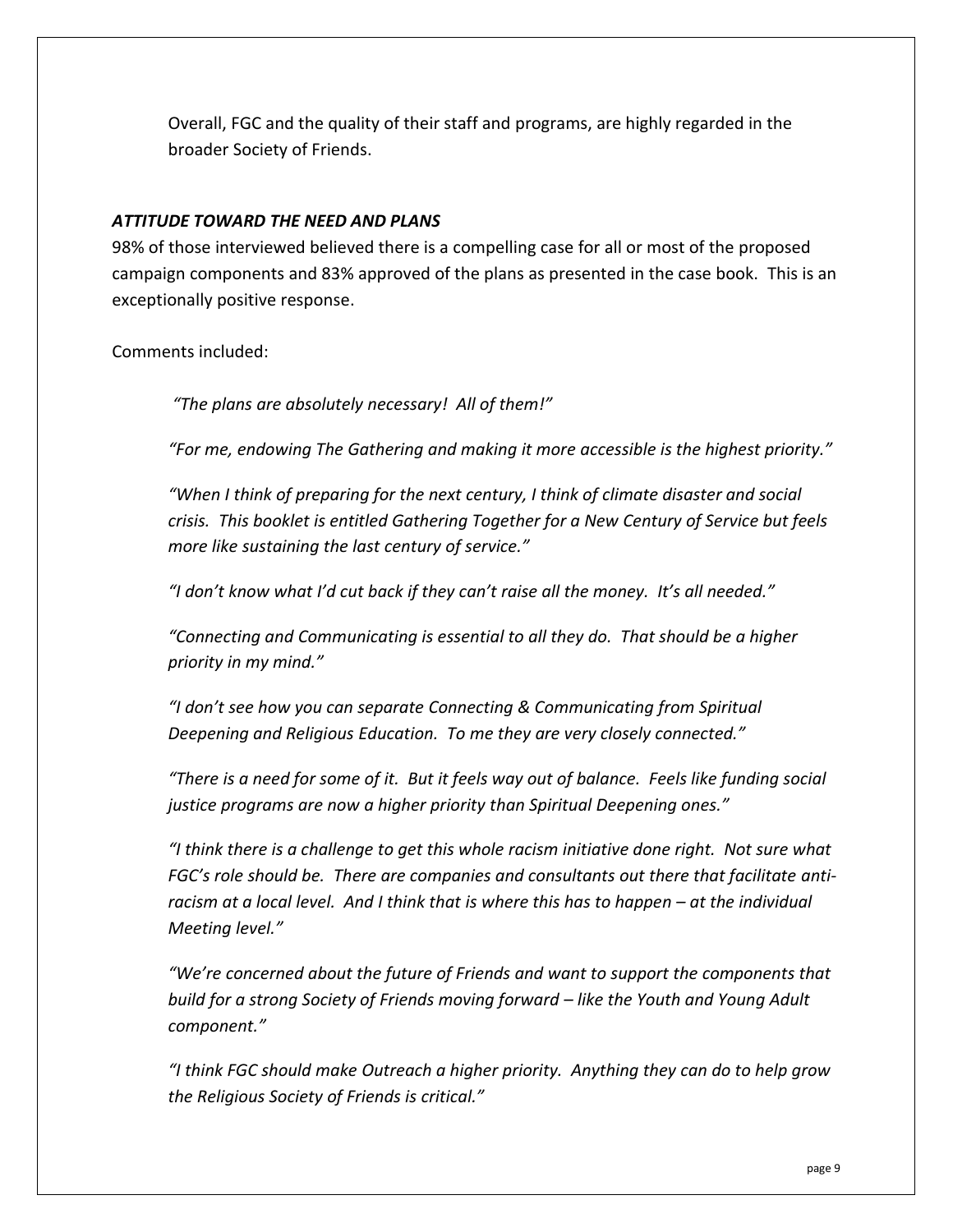*"FGC has had a history of developing programs based on funds available – even chasing money for expanding programs without sustainable long-term funding. Glad to see that is not the case with the campaign."*

*"Youth and Young Adults – that is the future. I'd invest heavier in that arena."*

*"The Gathering is fine. My question is does it generate positive cash flow for FGC operations overall? A lot of money is being earmarked for The Gathering. Is the tail wagging the dog now?"*

*"The Ministry on Racism is a worthy endeavor. I'm glad FGC is championing it. My guess is it may raise some feathers with a few Quakers around the country."*

*"FGC can be a resource in the Ministry on Racism but I don't think they can direct it. Each Yearly Meeting may want to do things differently when it comes to anti-racism efforts."*

*"Will lowering the cost of The Gathering increase attendance or simply allow those currently attending to come for less? Maybe instead of lowering the cost, increase the amount of scholarships would be a better approach."*

*"These plans are so limited - just feel ho hum to me. There is no sizzle."*

*"Why isn't there anything in their case materials about the environment?"*

*"I want to know how they will evaluate success of these objectives."*

*"I fear FGC is fast becoming a social justice secular organization instead of a faith-based worship and spiritual deepening organization."*

*"I love the endowments. We have to find a way to stabilize the annual budgets."*

*"Why bother to endow a future that is so uncertain?"*

*"Endowments are a terrific idea."*

*"I like the idea of endowments but do we really need one for each component of the campaign? I can see it for The Gathering but not so sure about the others."*

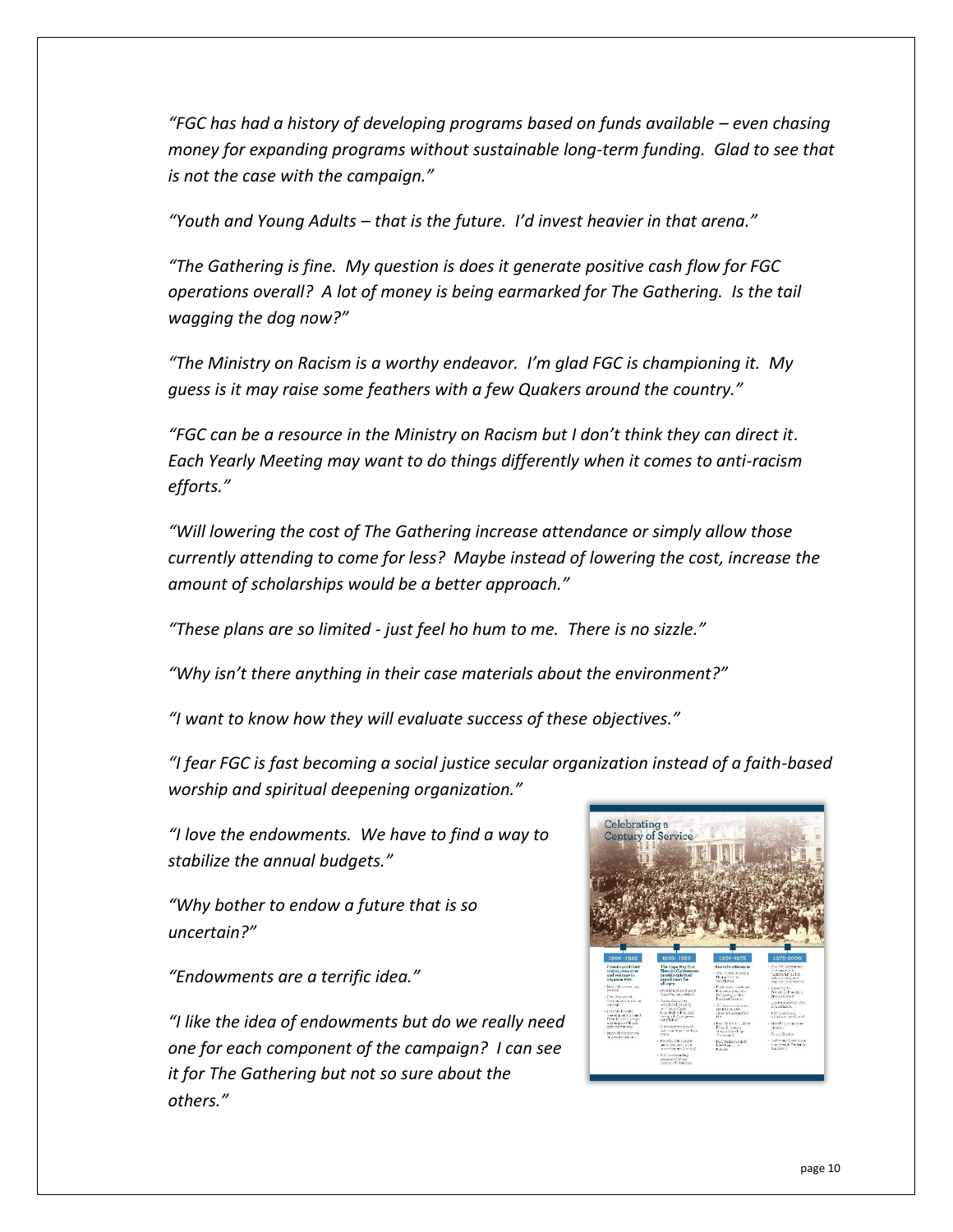Overall, the case for the proposed campaign was well accepted and understood. The elements of the proposed campaign including endowments were largely viewed as important and needed. Most often mentioned as priorities for the campaign were The Gathering, Connecting & Communicating (including Spiritual Deepening) and the Ministry on Racism.

### *ATTITUDE TOWARD THE CAMPAIGN*

Attitudes toward conducting a campaign shifted significantly between interviews conducted pre and post COVID-19 impact. Before the pandemic restrictions came into play, 95% were supportive of a campaign (based upon 20 completed interviews). After the COVID-19 became rampant, only 20% were positive about conducting a campaign (based on 21 completed interviews), 70% advocated waiting while 10% were undecided. Comments included:

*"I think it is appropriate."*

*"Don't delay. We aren't getting any younger and some of the best donors are unfortunately dying off."*

*"I support the campaign only if it truly helps long-term sustainability."*

*"Let the campaign be a way for donors to take emotional ownership for FGC programs. And not just the major donors."*

*"Campaigns seem to me to be 'the next big shiny thing'. I think we have to find a way to get donors increasing support to the Annual Fund which isn't as exciting."*

*"If this will help with the overall long-term sustainability of FGC, then I'm all for it."*

*"Makes good sense. Now seems like a good time."*

*"The case just doesn't feel vibrant and full of life to me."*

*"They will have to hire staff. I can't see current staff implementing the campaign in addition to everything else they're doing."*

*"They will probably need to follow FCNL and AFSC and pursue non-Quaker support."*

*"They need to promote the campaign at future Gatherings and really promote the deferred giving component."*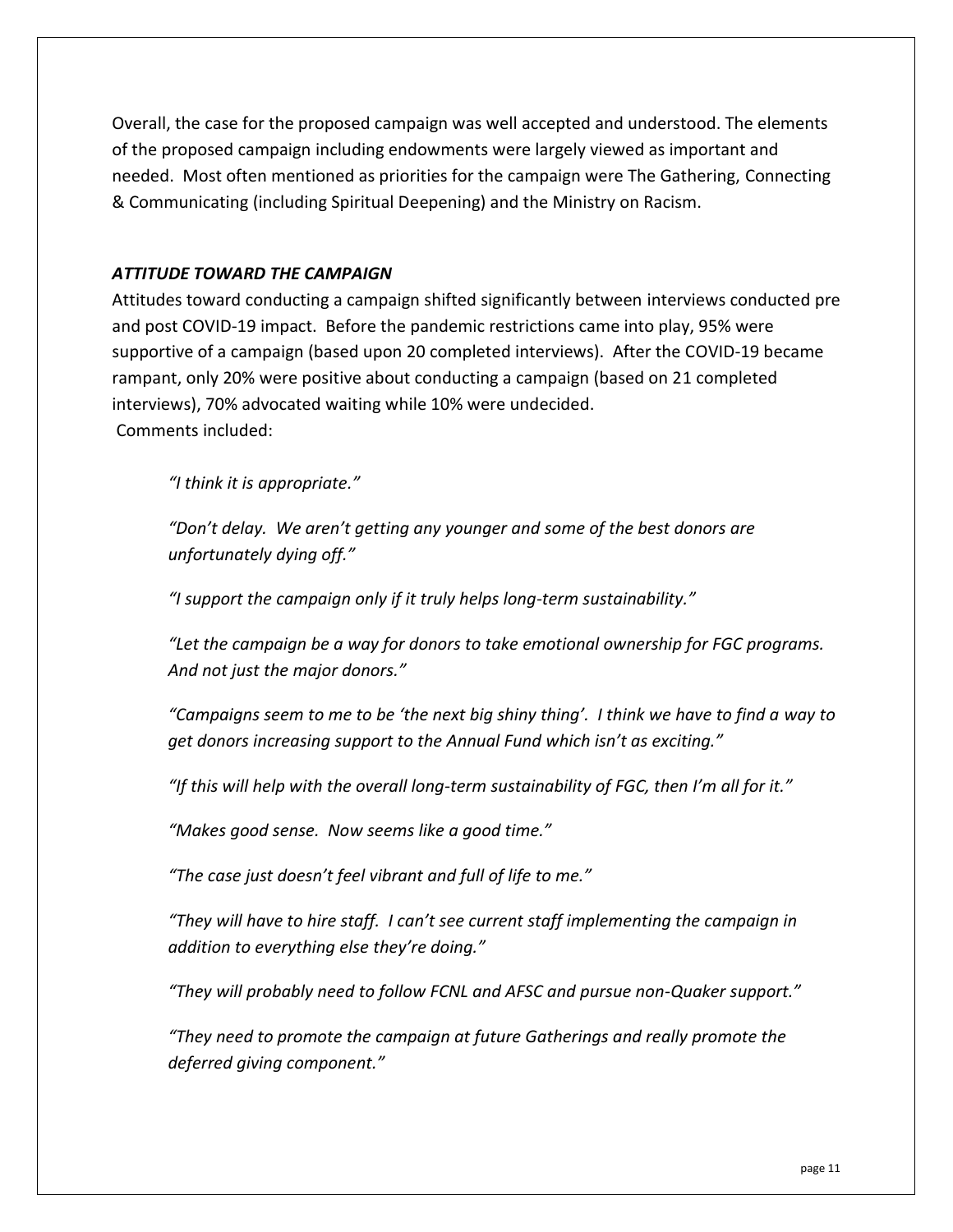Following the Pandemic, attitudes about a campaign shifted significantly. Comments included:

*"I think they better wait."*

*"Based on the current situation – they need to pause."*

*"They might be able to do a campaign for Planned and Estate gifts but hold off on the cash pledges."*

*"Terrible timing but not their fault. I don't know if they can do a campaign given the economic situation in the world?"*

*"Do something – maybe not all they wanted – but keep in front of the donors."*

*"Maybe a modular campaign where they pursue part of it now, and more to come when things improve."*

*"There should be a way to turn the cancelled Gathering into a rallying cry for the faithful to support that endowment. Ask them to give what they were going to spend coming to the Gathering."*

*"Terrible timing. But maybe boldly launching a campaign in the midst of all the uncertainty might challenge people to be courageous and support a campaign."*

Overall, there are strong and positive attitudes regarding FGC conducting a fundraising campaign. In the end, there is never a perfect time to conduct a campaign, but the unprecedented current events would dictate a pause until some sense of stability returns.

### *ATTITUDE TOWARD THE GOAL*

In the interviews, the need to raise \$5.7 million in contributions to fund the proposed capital campaign was tested. 17% (7) of the individuals interviewed believed the goal was realistic over a three- to five-year period. Eleven individuals (27%) felt the challenge was entirely unrealistic and while 56% were undecided.

Comments included:

*"I have no idea. I don't consider myself connected enough to know."*

*"There is no question the capacity exists in Friends circles to make this happen. But only if they get those lead gifts."*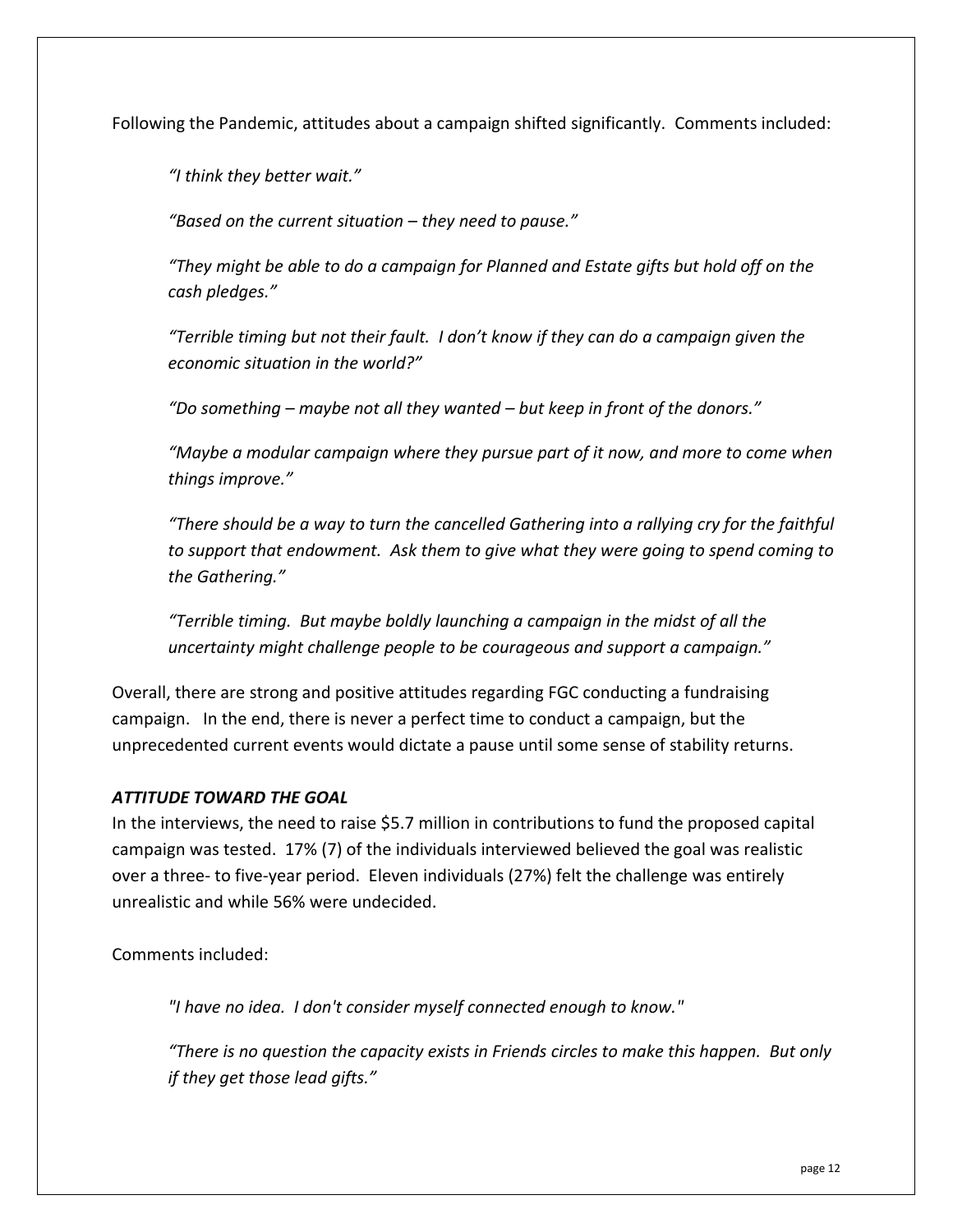*"Seems like a lot to me."*

*"Quakers are getting older and we're not replacing them with new ones. I just don't know if the base is there for the major gifts like it was before?"*

*"What was the goal of the last campaign? How does this compare?" (Approximately \$3.9 million).*

*"That doesn't sound out-of-line. I think they raised more than that in a previous campaign."*

*"I'm frankly worried about it. Its good they are taking the time to do a feasibility study."*

*"I would like to see more resources allocated to Youth & Young Adults, Spiritual Deepening & Religious Education versus such heavy investment in largely social action work."*



*"My fear is if we don't invest in the faith components stronger, we will see those programs shrink or be cut just like the Traveling Ministry, Quaker Quest, Couples Enrichment etc. Then what's left?"*

*"Going to be really hard to get big gifts after what has happened with the stock market."*

*"My recollection with the last campaign was they had to add in two years of annual fund money to count the campaign as a success. That always kind of bothered me."*

*"Nope – it's too much. Maybe \$2 - 3 million tops."*

*"Arch Street meeting will be doing a campaign. May be other competition as well."*

*"We really like the idea of endowments. Shows smart planning and good stewardship."*

*"My understanding is they plan to count planned gifts toward the goal. I think that is fine and will help them achieve their goal. But they need to clearly understand those dollars are years away and will not be available to help fund these campaign initiatives."*

The \$5.7 million proposed goal for the campaign is viewed as necessary but overly ambitious at this time. To be successful, any campaign will require a significant amount be committed in advance gifts to generate the momentum and credibility required to complete the remainder. Those lead gifts were not identified in the feasibility study.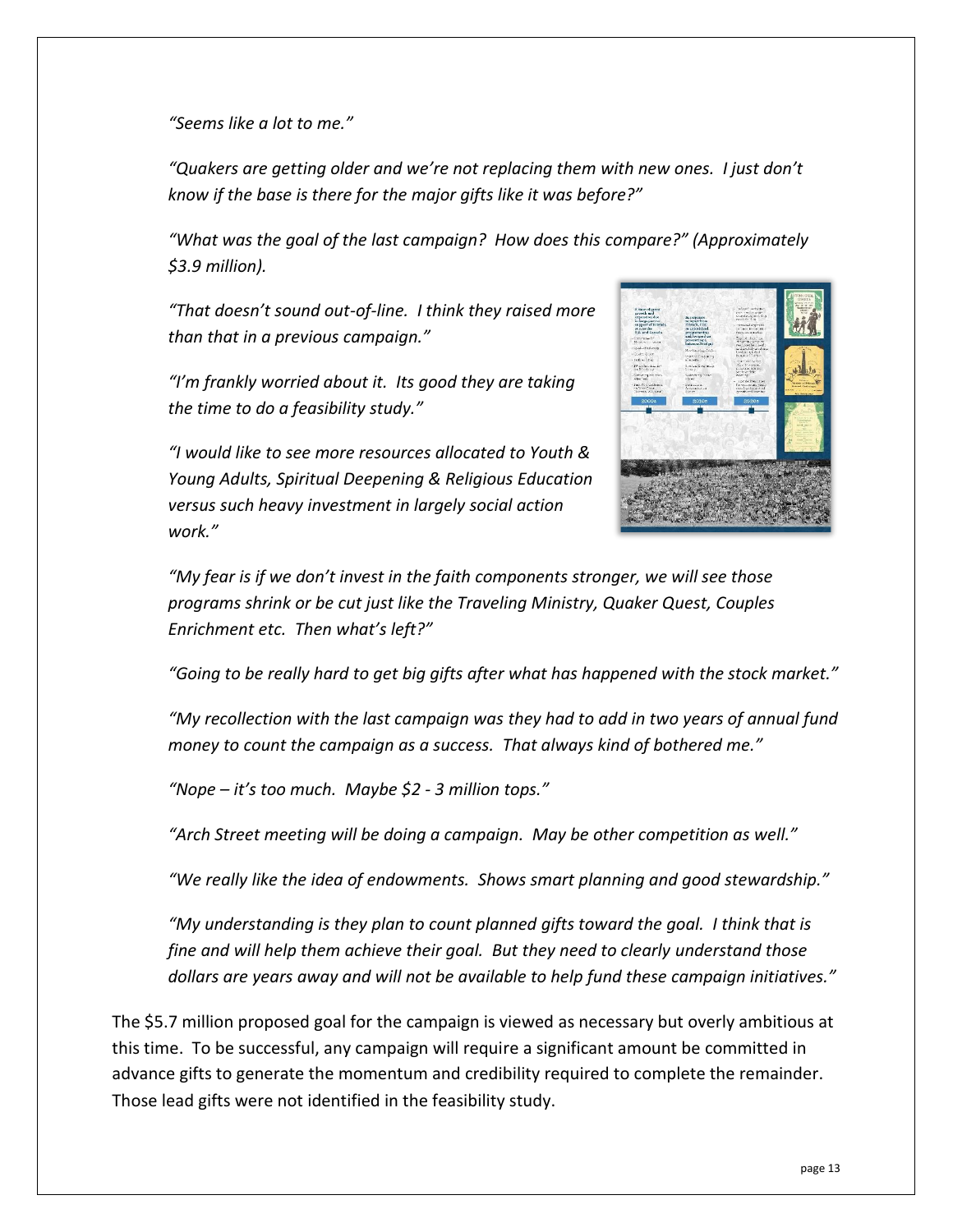### *ATTITUDE TOWARD GIVING*

Of those interviewed, 30 individuals (73%) indicated a willingness to consider a pledge or a onetime gift to support a proposed campaign. Four individuals (10%) were opposed to giving and seven individuals (17%) were undecided.

In addition to the personal interviews we conducted, 33 individuals completed the electronic survey and 53% indicated a willingness to give while 26% were undecided.

Comments included:

*"Sure, but it won't get them anywhere near what they need in order to reach \$5.7 million."*

*"Will planned gifts or estates count in a campaign?"*

*"What exactly will count toward the campaign? Documented planned gifts? What about undocumented planned gifts? Based on their age?"*

*"Will donors be able to designate where they want their gift to go? I think it might be a good idea."*

*"Absolutely. But probably not as much as we gave to the last campaign."*

*"I will but not sure how much. Spreading the gift over a few years helps."*

*"I will give to the campaign but only modestly more than my current annual giving."*

*"Barry mentioned there is a generation that has assets unlike any previous generation. That's my group. If we don't step up, it won't happen."*

*"We'll do our best to keep giving at our current level but not likely any additional. Sorry."*

*"I will give but how much depends on when the stock market rebounds."*

With nearly 75% of interviewees affirming their intention to support the campaign, FGC can anticipate broad giving in support of this proposed campaign. However, the interviews did not identify any potential major gift prospects (\$100,000 +) who anticipate making significant financial investments in the project. Most successful campaigns have three to five lead gifts totaling approximately 50% of the total fundraising goal.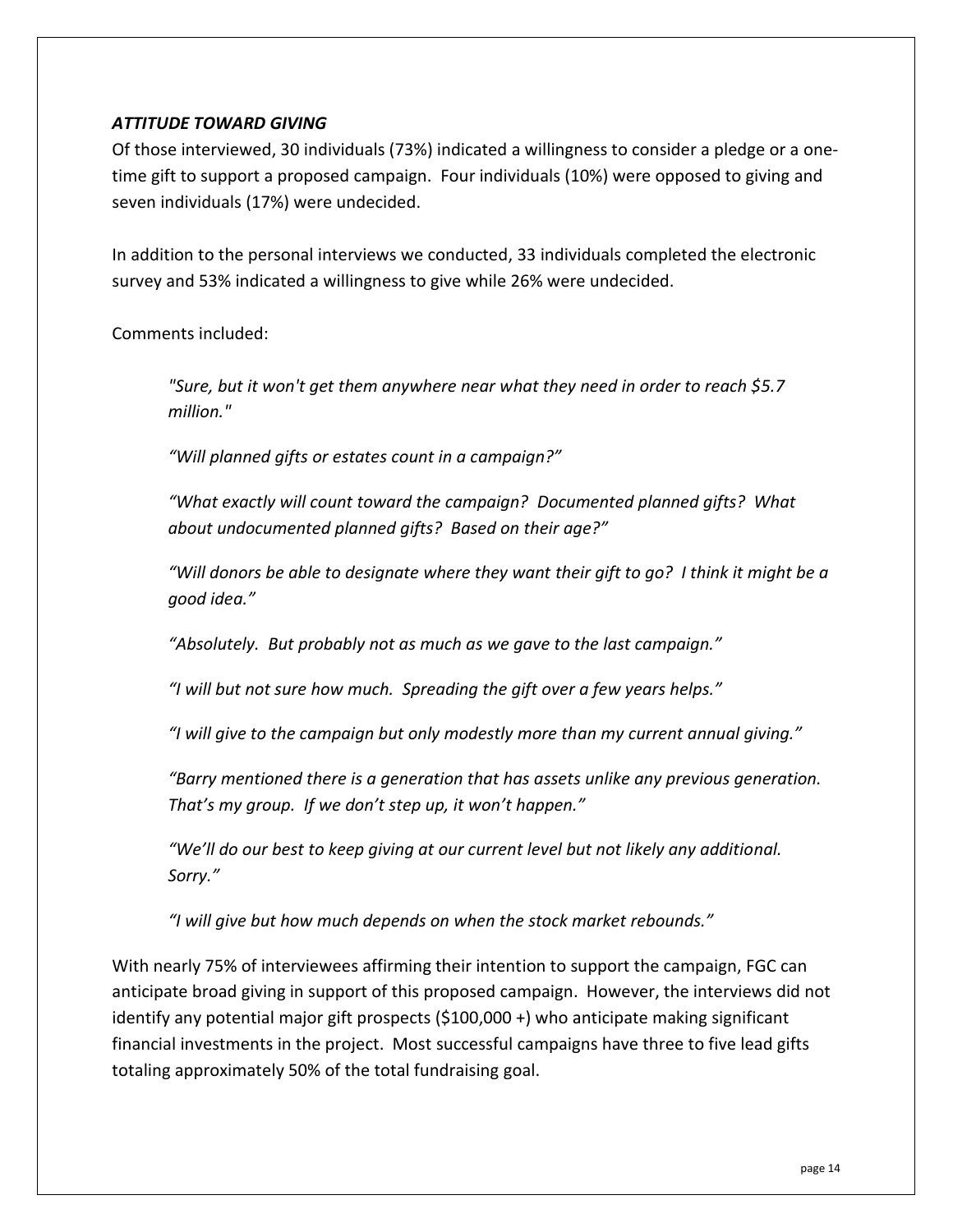The following Scale of Giving indicates the **'Maximum Levels'** of potential giving **self-identified** from the interviews in relation to raising \$5.7 million in three- to five-year pledges. Some major gift prospects were not interviewed but should be included in the Lead Gifts phase of any subsequent campaign.

| <b>Number of Gifts</b> |                   | <b>Gift Range</b> |               | <b>Potential Gift Totals</b> |  |  |
|------------------------|-------------------|-------------------|---------------|------------------------------|--|--|
| <b>Needed</b>          | <b>Identified</b> |                   | <b>Needed</b> | <b>Identified</b>            |  |  |
|                        |                   |                   |               |                              |  |  |
| 1                      | 0                 | \$1,000,000       | \$1,000,000   | \$0                          |  |  |
| 2                      | 0                 | 500,000           | 1,000,000     | 0                            |  |  |
| 4                      | 0                 | 250,000           | 1,000,000     | 0                            |  |  |
| 8                      | 0                 | 100,000           | 800,000       | 0                            |  |  |
| 10                     | 3                 | 50,000            | 500,000       | 150,000                      |  |  |
| 20                     | 5                 | 25,000            | 500,000       | 125,000                      |  |  |
| 30                     | 8                 | 10,000            | 300,000       | 90,000                       |  |  |
| 40                     | 3                 | 5,000             | 200,000       | 15,000                       |  |  |
| 60                     | 5                 | 3,000             | 180,000       | 12,000                       |  |  |
| many                   | 1                 | below 3,000       | 220,000       | 1,000                        |  |  |
| $200+$                 | 25                |                   | \$5,700,000   | \$393,000                    |  |  |

### **Scale of Giving Necessary to Raise \$5.7 million**

Note: In five instances the interviewee was willing to give but not prepared to provide a range for their probable level of support.

In addition to the personal confidential interviews, the 33 electronic surveys which were completed identified a combined estimate of \$50,000 in other potential gifts and are NOT reflected in the table of gifts above. Combined giving from the personal interviews and the electronic surveys would approximate \$500,000 toward a future campaign.

### *ATTITUDE TOWARD PLANNED AND ESTATE GIVING*

An amazing 43% (18 individuals/couples) of those interviewed have already included FGC in their estate plans. In addition, 5 (12%) more were willing to consider adding FGC to the estate plans.

Comments included:

*"I really like that they are promoting the planned and deferred giving. I plan to do the 3% they talk about in my estate."*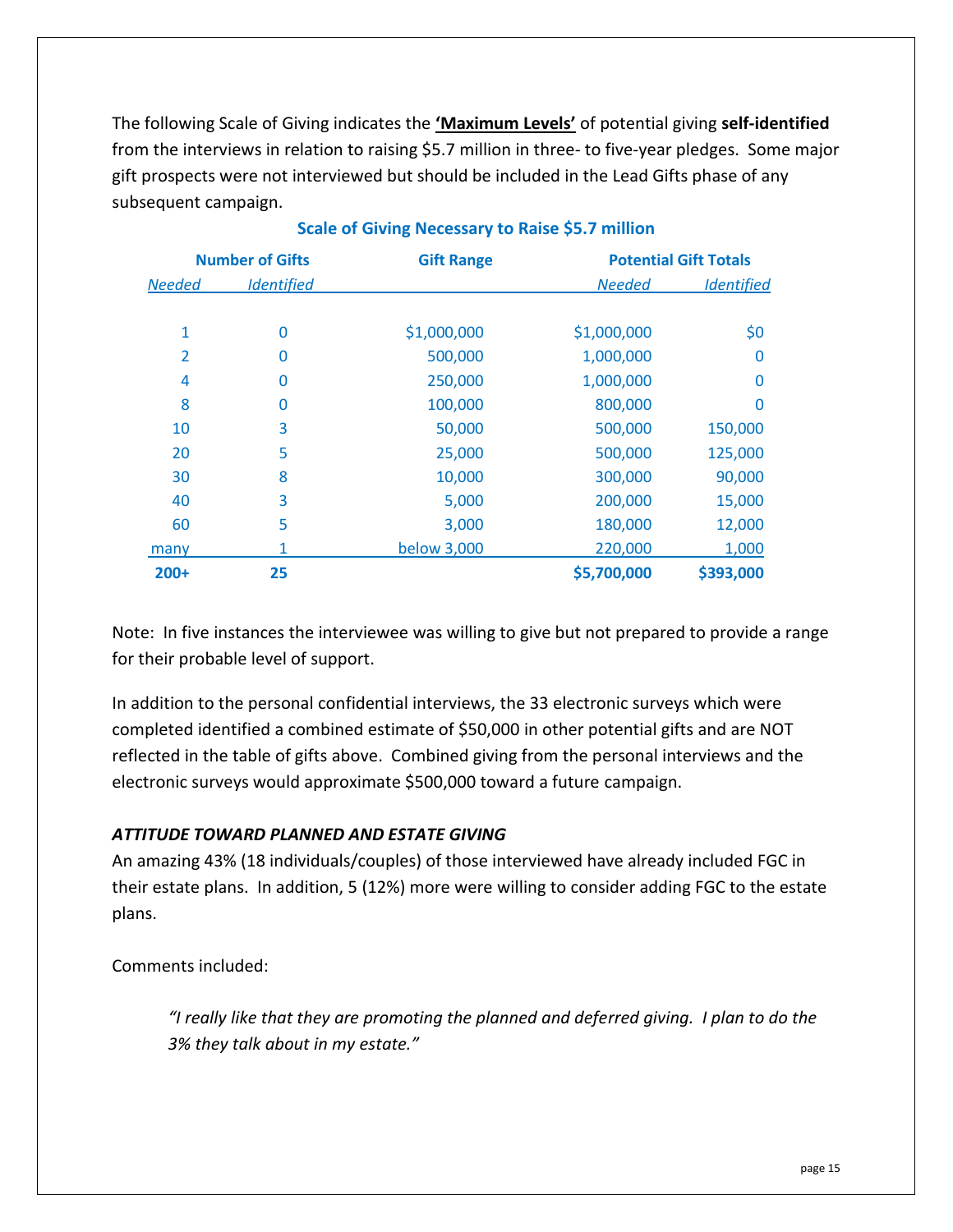*"We will be re-doing our will soon and plan to include FGC."*

*"I feel like we lost an important long-term resource when we let go the Planned Giving person. FGC should really be promoting estate gifts."*

*Based on the input received in the feasibility study, a stronger emphasis should be placed on promoting and actively pursuing planned & Deferred gifts as a means to grow FGC endowments.* 



*These attitudes and responses are an important element leading to this report's recommendation to pursue a Planned & Deferred initiative in advance of a more typical campaign.*

### *ATTITUDE TOWARD WORKING*

In the interviews, 9 individuals (22%) indicated a willingness to assist in implementing a campaign for FGC. 26 individuals (63%) were not willing to work while 6 were undecided. This positive response is below the 50% level typically sought in these types of campaigns.

Comments included:

*"Depends on when and how much I'm expected to do."*

*"No thanks. Trying to cut back."*

*"Just too busy to take on more."*

*"Getting too old I'm afraid."*

*"What would it include? I can advocate but can't ask."*

*"Maybe a little bit in my Meeting."*

The recruitment of volunteer leaders to assist with face-to-face personal solicitations is typically very important for a successful campaign. Based on input received during the Pre-Campaign Process, we believe enlisting a cadre of leaders to champion this case will be a challenge. This ultimately leads to a more staff centric organizational structure with area volunteer support.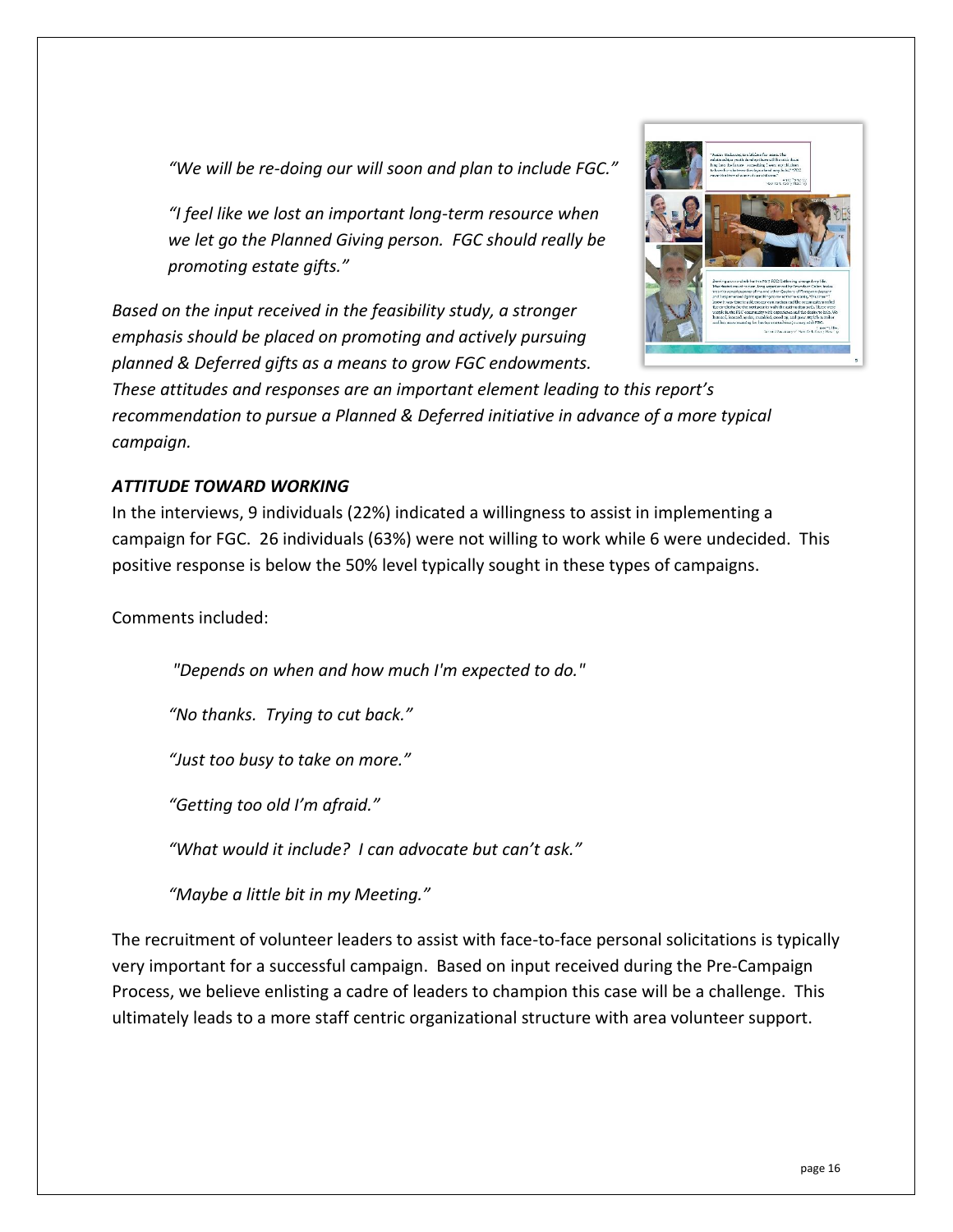## Summary of Issues

A good deal of work has been completed by the initial Advisory Group, the Informational Meeting Hosts, and everyone who was involved in implementing the small group meetings/presentations. The feedback that has been received from those involved in the activity of the past few months has provided the necessary data by which to assess the potential for a major fundraising campaign for Friends General Conference. This process has helped to identify, surface and better understand the prevailing issues as they relate to successfully implementing a major campaign at this time.

A summary of the issues in-play includes:

### **I. The current constituency have very positive feelings about FGC.**

- FGC is viewed as an important resource for individuals, Monthly Meetings and Yearly Meetings.
- The current leadership is respected and trusted.
- While all the proposed campaign needs were viewed as important, The Gathering, Connecting and Communicating, and Ministry on Racism were most often mentioned as priorities.

### **II. Two serious concerns emerged in the interview process including:**

- The need for advance Lead Gifts (\$100,000+) to set the bar for a successful campaign.
- The unfortunate timing of the COVID-19 pandemic and its impact on the stock market and donor's ability/willingness to consider major gifts at this time.
- **III. The need to identify and successfully enlist a cadre of committed volunteers to assist in implementing the fundraising campaign.**
	- The future campaign will likely need additional Development staff and recommended professional counsel. We believe it will be necessary to hire additional Development staff to assist Barry and Faith in implementing the campaign.
	- It will be important for Central & Executive Committee members and other Friends volunteers across the country to demonstrate visible leadership for the campaign as donors, with their endorsement of the campaign and their willingness to invite others to give to this important project.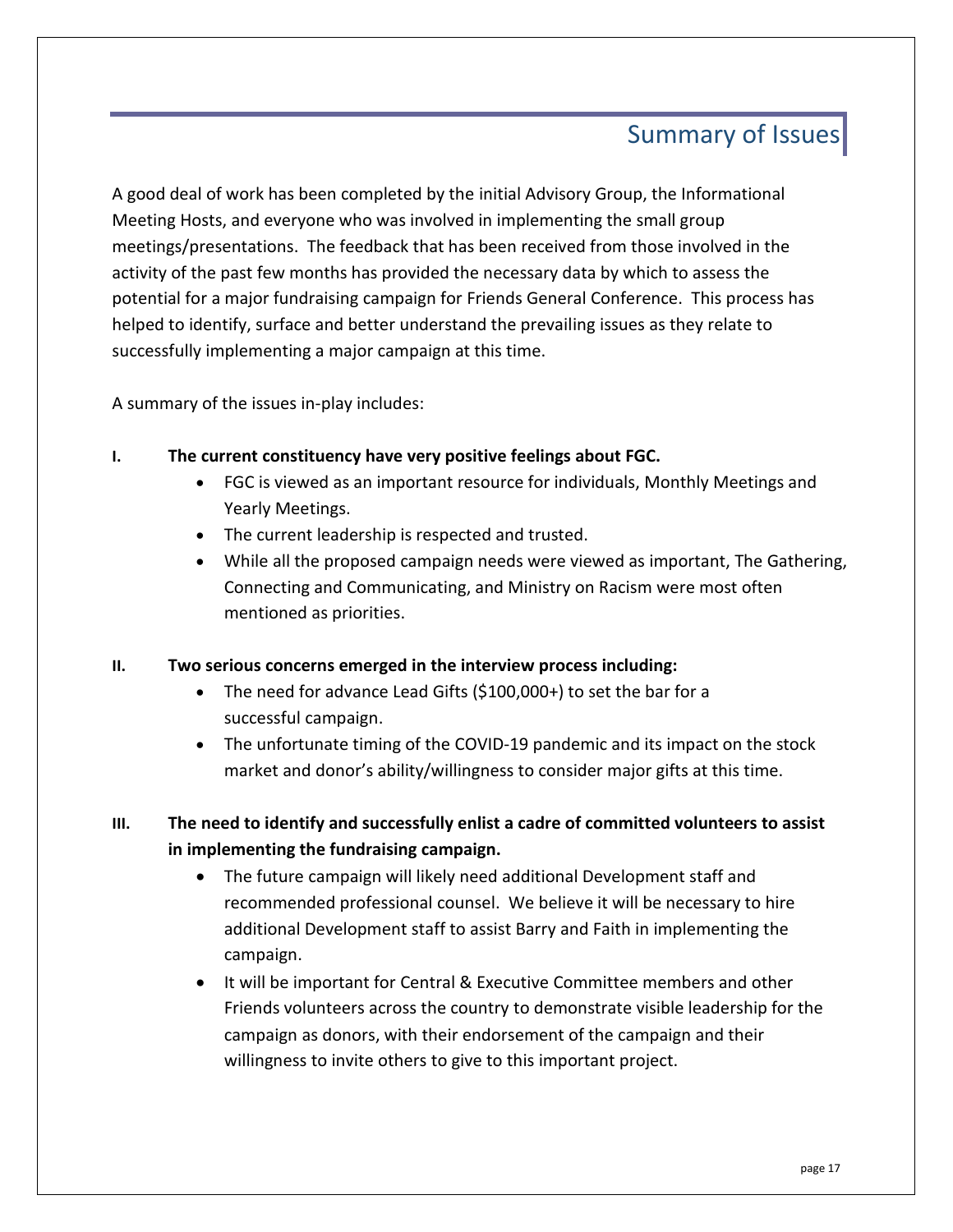# Professional Opinion & Recommendations

Based on the results of the Pre-Campaign Process and the input received through the series of confidential assessment interviews, it is our professional opinion that FGC does have the potential to ultimately conduct a successful campaign in the \$1.5 - \$2 million range (over and above current annual fund giving). However, we would recommend not initiating the traditional campaign until the uncertainty surrounding the pandemic stabilizes.

A tentative placeholder start date could be early 2021 but is wholly dependent on current economic and societal conditions.

This level of campaign is based on input received in the interview process but also an analysis of giving to the previous campaign which received 28 gifts over \$25,000 for combined giving of \$3,215,000. Of those 28, 13 are no longer considered good prospects (deceased, disengaged, new focus, still paying on last pledge, health, etc.). These 13 donors accounted for \$2,072,000 of the last campaign.

Based on the input received to-date, we recommend:

1) FGC not move forward with a traditional campaign at this time. There is too much uncertainty in the minds of the prospective donors regarding the impact of the COVID-19 pandemic and the financial crises. We would advocate waiting until some stability returns in our communities and our markets.

| Gathering Together                                                                                |                                                              |             |
|---------------------------------------------------------------------------------------------------|--------------------------------------------------------------|-------------|
| The Gathering - Conferences                                                                       |                                                              |             |
| Long term for ding Endowment<br>Short term funding?                                               | \$9,000,000                                                  |             |
| - Remared modernation from<br>Treat                                                               | 100300                                                       | 02.100.000  |
| <b>Hisistry on Racism</b>                                                                         |                                                              |             |
| Lopa-terra Pandina: Endowmant<br>Short-term funding"                                              | \$1000,000                                                   |             |
| - Sta I, training, travel, and<br>«appoint for Warnis of Calor.                                   | \$155,000                                                    |             |
| Terest                                                                                            |                                                              | \$1,375,000 |
| Religious Education and Spiritual Despening                                                       |                                                              |             |
| Sheet-term funding"                                                                               |                                                              |             |
| - Stoff, Consultation, Web                                                                        | 8460.000                                                     |             |
| Treat                                                                                             |                                                              | \$460,000   |
| <b>Youth and Young Adults</b>                                                                     |                                                              |             |
| Lang-term funding-Endowment<br>Short term funding?                                                | anoczne                                                      |             |
| - Ste Libre dutien                                                                                | 3900-000                                                     |             |
| Tread                                                                                             |                                                              | \$750,000   |
| Connecting and Communicating                                                                      |                                                              |             |
| Short-term tunding"                                                                               |                                                              |             |
| - Wardto                                                                                          | \$100,000                                                    |             |
| - Staff, Incomed Cutmerle<br>The of-                                                              | sauce etne                                                   |             |
|                                                                                                   |                                                              | \$540,000   |
| Campalon Costs                                                                                    |                                                              |             |
| - Staffwrall bowl                                                                                 | \$456,000                                                    |             |
| $-$ Consultat                                                                                     | \$35,000                                                     |             |
| - Cremotet scripps<br>Teral.                                                                      | \$14,000                                                     |             |
|                                                                                                   |                                                              | Sycapoc     |
| Campaign Grand Total Goal                                                                         |                                                              | \$5,700,000 |
| Texal Local Term Need                                                                             | <b>Eugoczion</b>                                             |             |
| Total Short-Term Need?                                                                            | 35,800,000                                                   |             |
| "Cabo coa nã deter de um cinete di                                                                |                                                              |             |
| FOC outstriving \$45 million in car form an inclusions in their way outside to be on keeps as and | does from he poeten behauteert POC's propour haardscendiens. |             |

At that time, FGC will be in a position to pursue a reduced campaign goal in the \$2 million range (including cash and multi-year pledges). It will be very important to determine what campaign elements and accompanying goals will be included in a campaign with a reduced goal. Based on attitudes toward the plans, it would be conceivable to think that up to 50% of the pledges might be targeted to endowing The Gathering.

Also, in advance of initiating campaign activity, it will be important for FGC leadership to determine the staffing model and campaign organizational structure so that any future hiring of Development staff can begin at an appropriate time.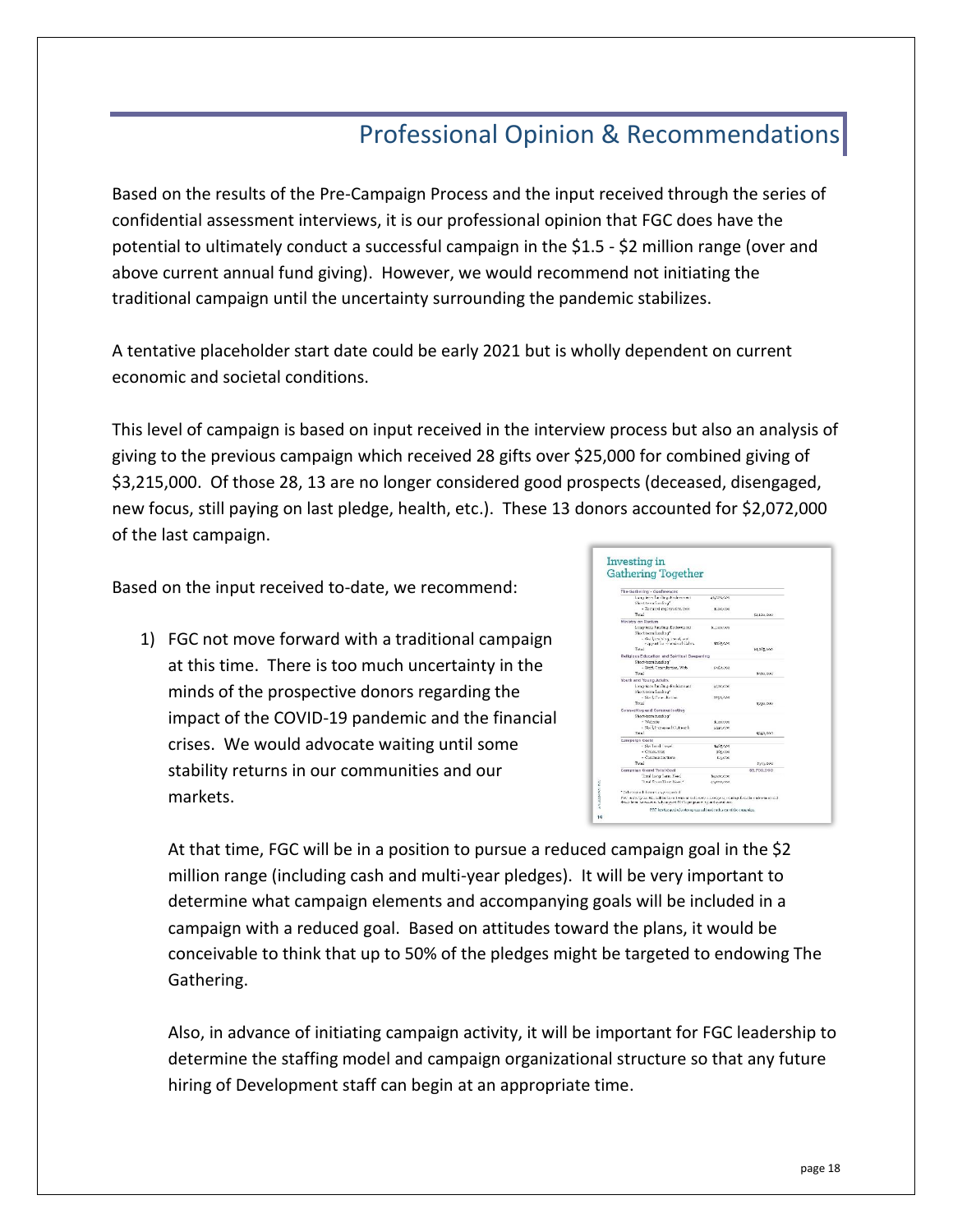- 2) However, we do believe there are opportunities for Fund Development that FGC can and should pursue. This includes organizing a two-pronged development strategy for 2020 that would focus on:
	- a. Confirming current planned gifts and actively promoting and soliciting new planned and estate gifts. Planned gifts were included in the original case materials and the strong attitudes toward supporting endowment give strong reasoning to pursuing those types of commitments at this time. Additionally, planned & deferred gift discussions are not greatly inhibited by the current volatile stock market.
	- b. Organizing a 'mini-campaign' (goal to be determined) to focus on special gifts to help bridge the gap in FGC's operations due to cancelling of the 2020 Gathering.

NOTE: It will be very important to communicate to all mini-campaign donors that these special contributions are solicited "over and above" any current Annual Fund support. All other Annual Fund activity should proceed as normal.

Once again, thank you to Barry, Faith and Holly for their significant assistance early and throughout the process. Any campaign will take time, test organizational capacity and require significant investment of time by staff and volunteers. This being said, there is no more worthy endeavor and it has been our sincere pleasure to assist you in this Pre-Campaign Process. We look forward to working with you to successfully complete the recommendations in this report.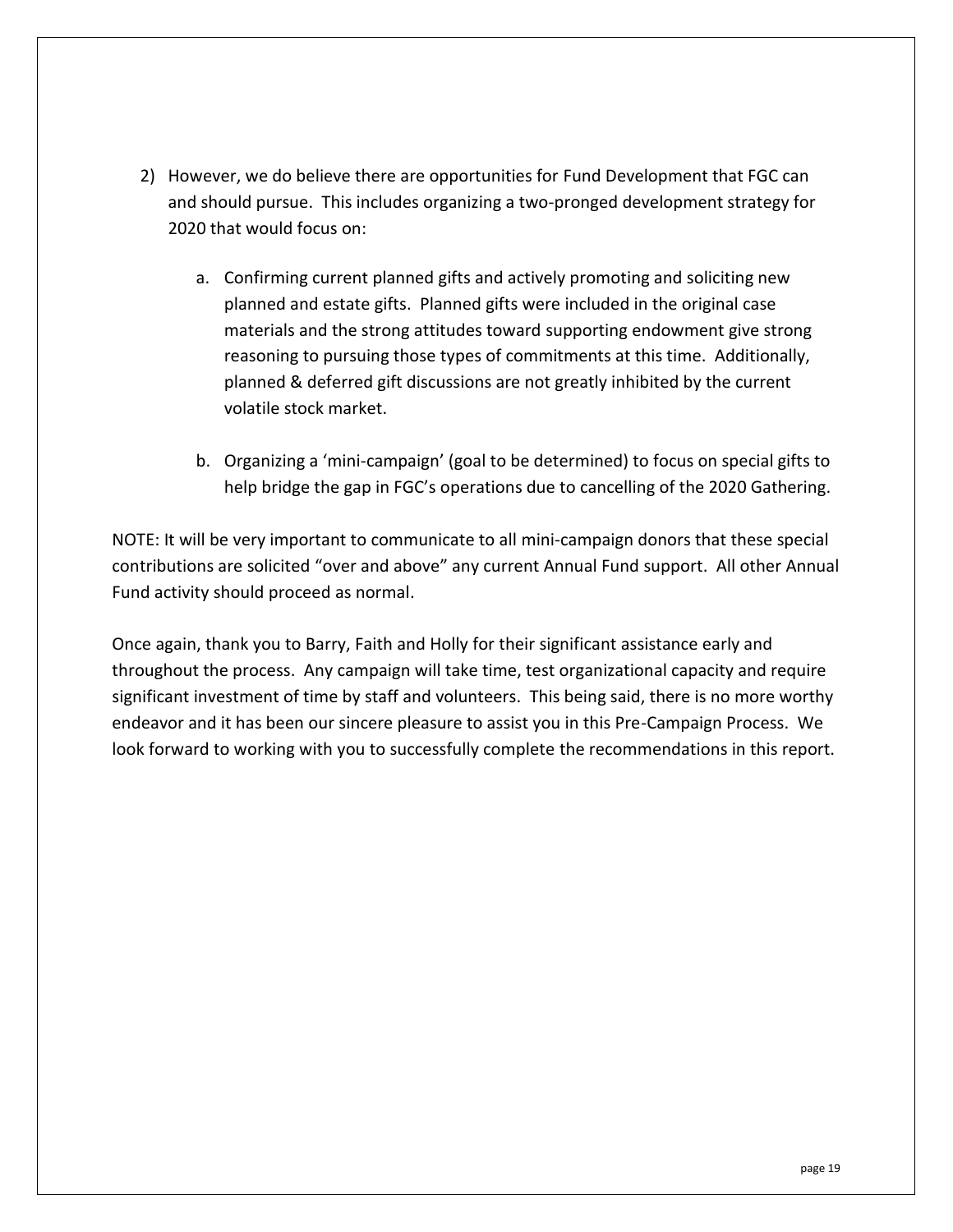### *Attachment A*

### **Pre-campaign Advisory Group**

Frank Barch Philadelphia Yearly Meeting

Marvin Barnes Lake Erie Yearly Meeting

Marian Beane Piedmont Friends Yearly Meeting

> Janice Domanik Illinois Yearly Meeting

Wally Evans Philadelphia Yearly Meeting

Becca Haines-Rosenberg Baltimore Yearly Meeting

John Helding North Pacific Yearly Meeting

Kathy Hollingshead Lake Erie Yearly Meeting

Susan Hopkins Pacific Yearly Meeting

Carolyn McCoy Philadelphia Yearly Meeting

Jill Nanfeldt New York Yearly Meeting

Sue Regen New York Yearly Meeting

Joan Sampieri Lake Erie Yearly Meeting

John Spears Philadelphia Yearly Meeting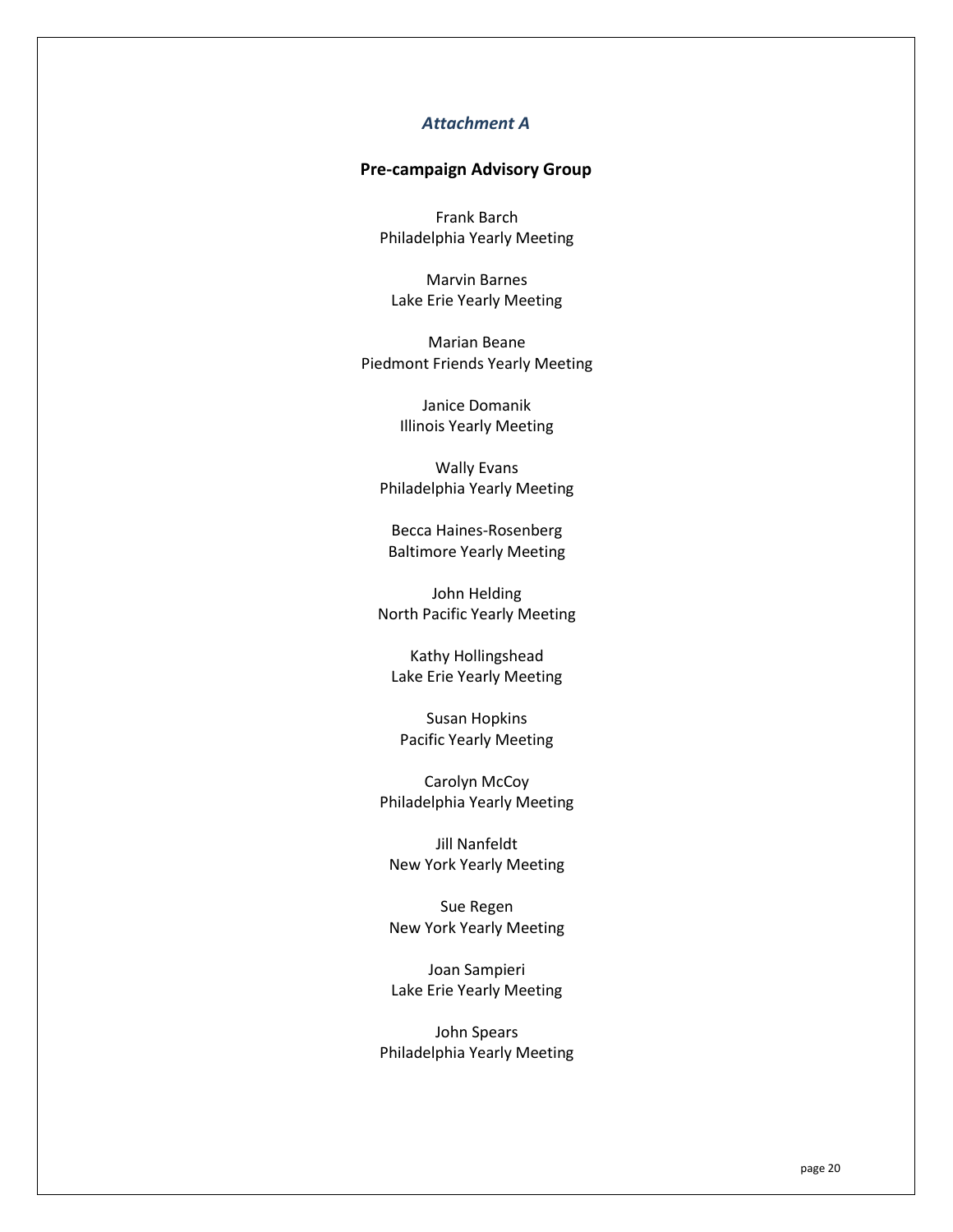### *Attachment B*

# **Area Date Number of guests** Advisory Group 13 Central Committee 10/26/19 64 Charlotte, NC 12/14/19 7 Birmingham Meeting, West Chester, PA 1/19/20 17 Chestnut Hill Meeting, Philadelphia, PA 1/24/20 11 Baltimore, MD 2/22/20 13 Atlanta, GA 2/23/20 26 Colorado 2/25/20 7 Minneapolis/St. Paul, MN 3/7/20 8 Wellesley, MA 3/26/20 3 Zoom meeting 10 and 10 and 10 and 10 and 10 and 10 and 10 and 10 and 10 and 10 and 10 and 10 and 10 and 10 and 10 and 10 and 10 and 10 and 10 and 10 and 10 and 10 and 10 and 10 and 10 and 10 and 10 and 10 and 10 and 10 and (43% west coast participants) Madison, WI (zoom)  $4/19/20$  14 One – on -one visits  $\frac{12}{12}$ 205

### **Informational Meetings and One-on-one Presentations**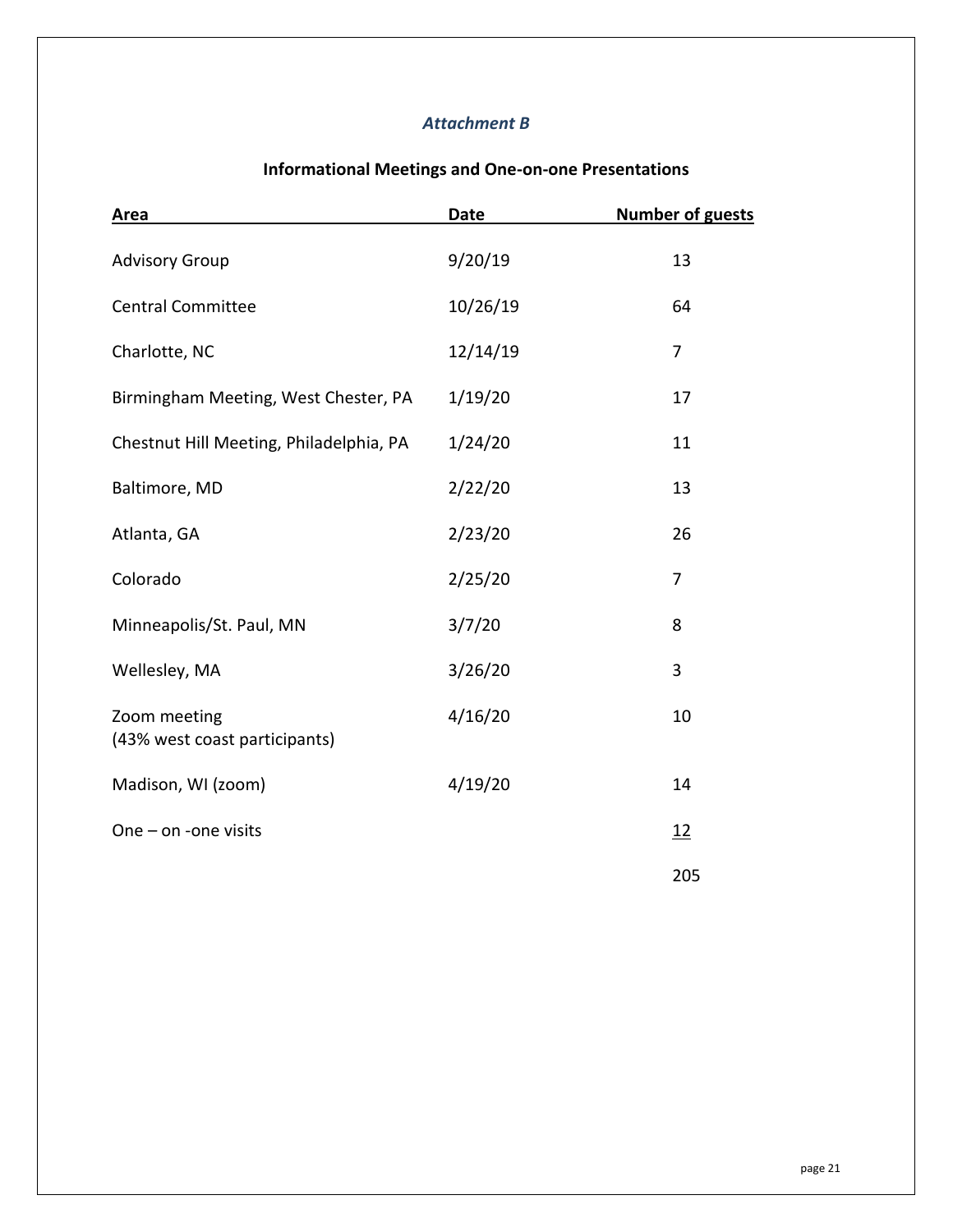### *Attachment C*

### **Demographic Data Interviews**

### **Total interviews: 41**

### **Interview Profile:**

| Individuals: | 49 |
|--------------|----|
| Couples      | 8  |
| Males        | 26 |
| Females      | 23 |
|              |    |

### **Age Distribution:**

| 59 and under |    |
|--------------|----|
| 60-69        | 15 |
| 70-79        | 23 |
| 80 and above | 8  |
| Unknown      |    |

### **Racial Distribution:**

| <b>Friends of Color</b>            |    |
|------------------------------------|----|
| <b>Friends of European Descent</b> | 44 |
| Unknown                            |    |

## **Lifetime giving to FGC:**

| 15 |
|----|
| 4  |
| 12 |
| 8  |
|    |

### **Yearly Meeting Affiliation**

| Alaska Friends Conference           |   |
|-------------------------------------|---|
| <b>Baltimore Yearly Meeting</b>     | 4 |
| <b>Great Plains Yearly Meeting</b>  | 1 |
| <b>Illinois Yearly Meeting</b>      | 2 |
| <b>Intermountain Yearly Meeting</b> | 1 |
| Lake Erie Yearly Meeting            | 3 |
| <b>New England Yearly Meeting</b>   | 1 |
| <b>New York Yearly Meeting</b>      | 2 |
| Northern Yearly Meeting             | 5 |
| <b>Pacific Yearly Meeting</b>       | 5 |
| Philadelphia Yearly Meeting         | 9 |
| Piedmont Friends Fellowship & YM    | 3 |
| South Central Yearly Meeting        | 1 |
| Southeastern Yearly Meeting         | 1 |
| SAYMA                               | 1 |
| <b>Unaffiliated Meetings</b>        |   |
|                                     |   |